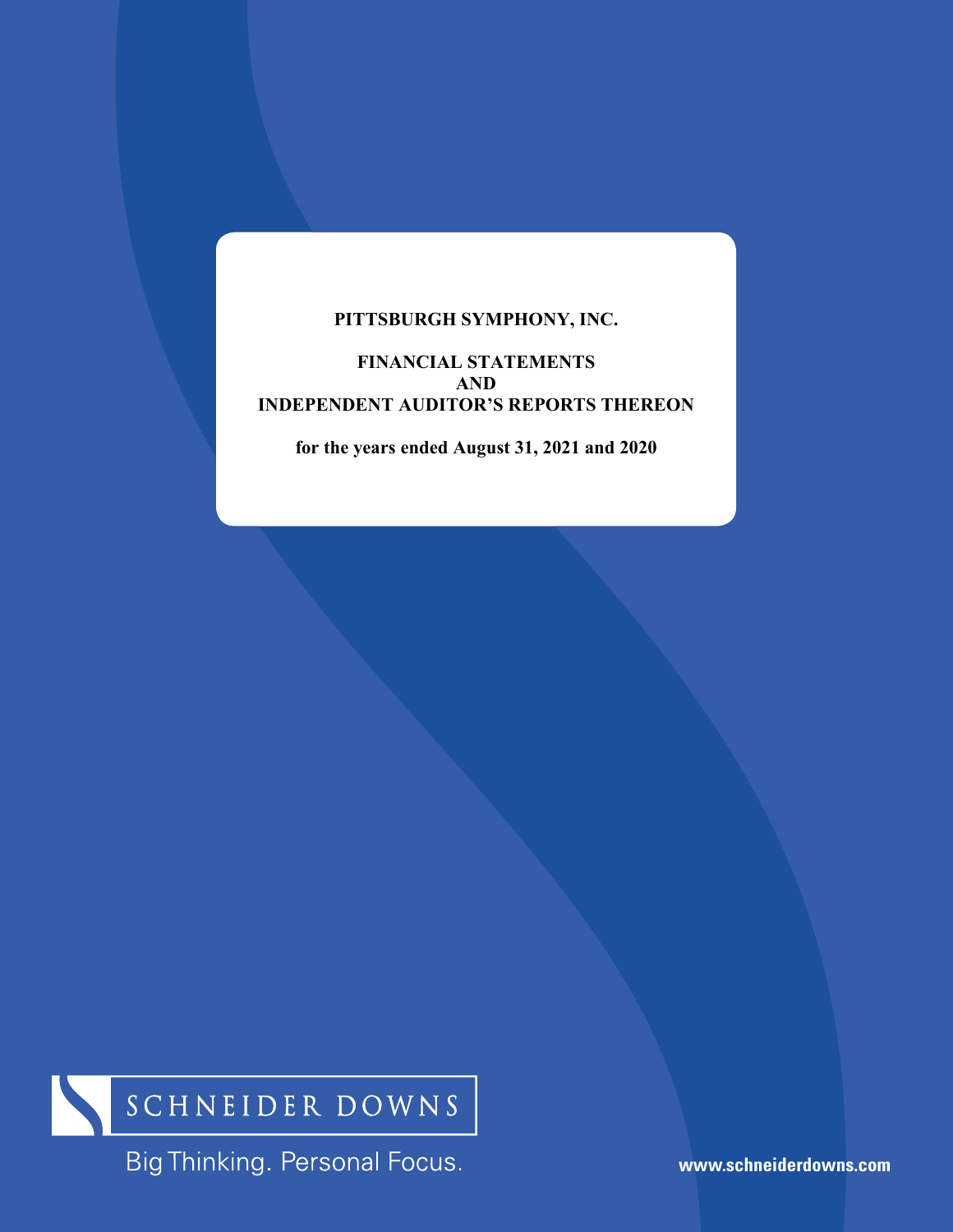# C O N T E N T S

| <b>INDEPENDENT AUDITOR'S REPORT</b>                             |                |
|-----------------------------------------------------------------|----------------|
| FINANCIAL STATEMENTS:                                           |                |
| Statements of Financial Position as of August 31, 2021 and 2020 | 3              |
| Statements for the years ended August 31, 2021 and 2020:        |                |
| Activities and Changes in Net Assets                            | $\overline{4}$ |
| <b>Functional Expenses</b>                                      | 6              |
| <b>Cash Flows</b>                                               | 8              |
| Notes to Financial Statements                                   | 9              |

# iE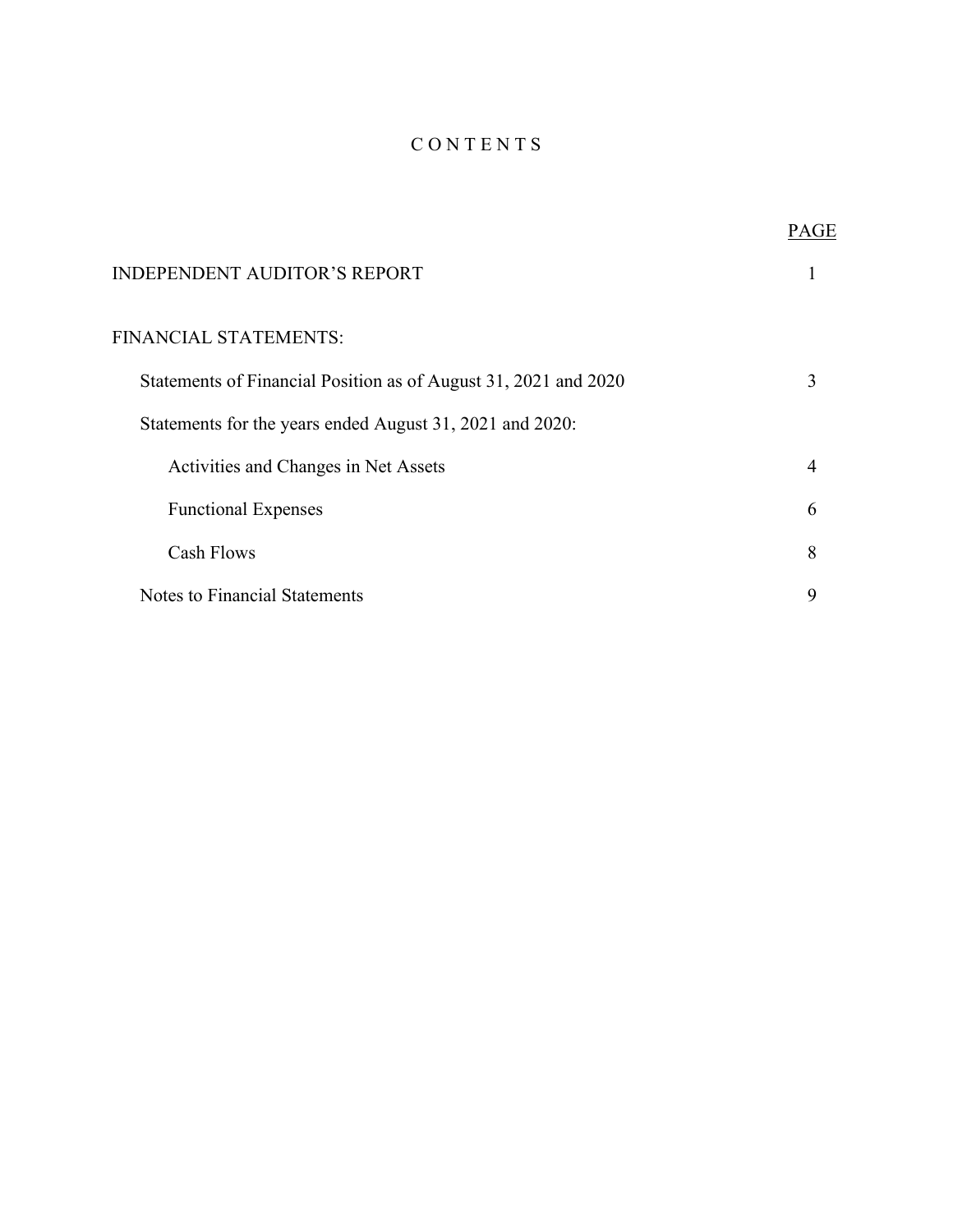

#### INDEPENDENT AUDITOR'S REPORT

To the Board of Directors of Pittsburgh Symphony, Inc. Pittsburgh, Pennsylvania

We have audited the accompanying financial statements of Pittsburgh Symphony, Inc. (PSI or Organization), which comprise the statements of financial position as of August 31, 2021 and 2020, and the related statements of activities and changes in net assets, functional expenses and cash flows for the years then ended and the related notes to the financial statements.

#### *Management's Responsibility for the Financial Statements*

Management is responsible for the preparation and fair presentation of these financial statements in accordance with accounting principles generally accepted in the United States of America; this includes the design, implementation and maintenance of internal control relevant to the preparation and fair presentation of financial statements that are free from material misstatement, whether due to fraud or error.

#### *Auditor's Responsibility*

Our responsibility is to express an opinion on these financial statements based on our audits. We conducted our audits in accordance with auditing standards generally accepted in the United States of America. Those standards require that we plan and perform the audits to obtain reasonable assurance about whether the financial statements are free from material misstatement.

An audit involves performing procedures to obtain audit evidence about the amounts and disclosures in the financial statements. The procedures selected depend on the auditor's judgment, including the assessment of the risks of material misstatement of the financial statements, whether due to fraud or error. In making those risk assessments, the auditor considers internal control relevant to the entity's preparation and fair presentation of the financial statements in order to design audit procedures that are appropriate in the circumstances, but not for the purpose of expressing an opinion on the effectiveness of the entity's internal control. Accordingly, we express no such opinion. An audit also includes evaluating the appropriateness of accounting policies used and the reasonableness of significant accounting estimates made by management, as well as evaluating the overall presentation of the financial statements.

We believe that the audit evidence we have obtained is sufficient and appropriate to provide a basis for our audit opinion.

#### *Opinion*

In our opinion, the financial statements referred to above present fairly, in all material respects, the financial position of Pittsburgh Symphony, Inc. as of August 31, 2021 and 2020, and the changes in its net assets, cash flows and functional expenses for the years then ended in accordance with accounting principles generally accepted in the United States of America.



One PPG Place Suite 1700 Pittsburgh, PA 15222 TEL 412.261.3644 FAX 412.261.4876

65 E. State Street Suite 2000 Columbus, OH 43215 TEL 614.621.4060 FAX 614.621.4062

1660 International Drive Suite 600 McLean, VA 21102 TEL 571.380.9003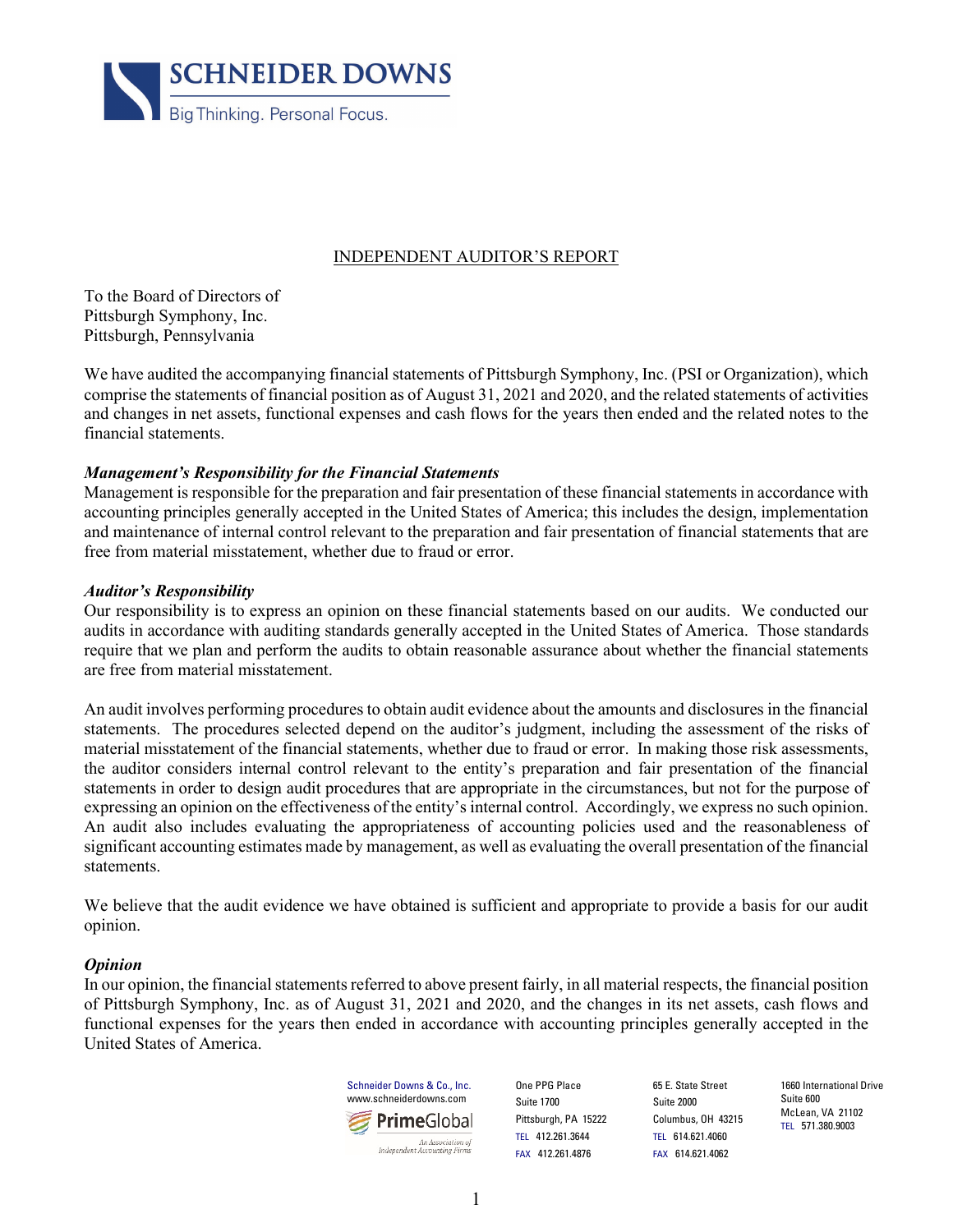#### *Emphasis of Matters*

As discussed in Note 17 to the financial statements, PSI has adopted a strategic plan to address the liquidity and financial condition of the Organization. Management's plans regarding this matter are also described in Note 17.

Schneider Downs & Co., Inc.

Pittsburgh, Pennsylvania March 29, 2022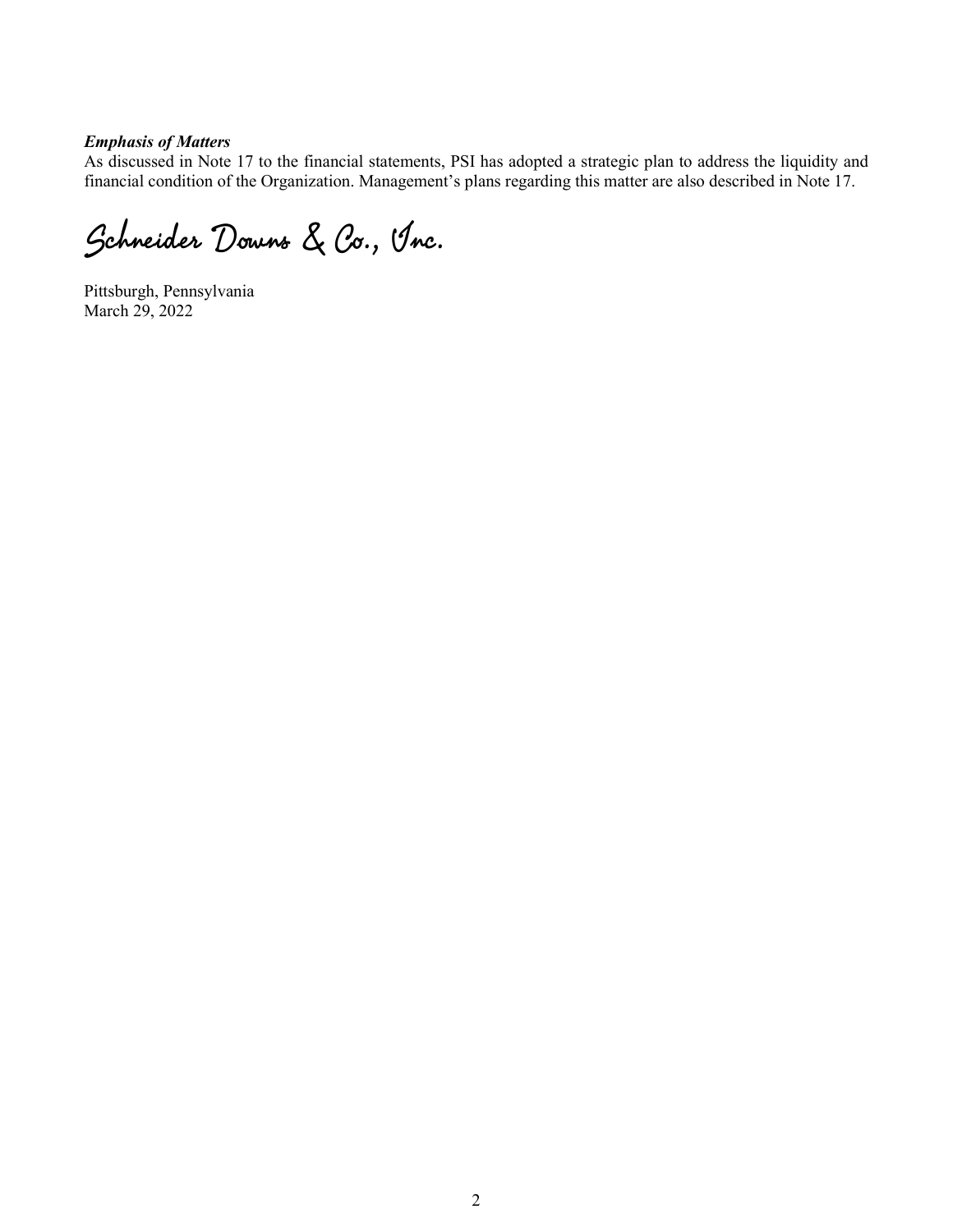# **PITTSBURGH SYMPHONY, INC. STATEMENTS OF FINANCIAL POSITION AS OF AUGUST 31, 2021 AND 2020 (in thousands)**

| 2021                                                      |                           |         | 2020          |           |  |
|-----------------------------------------------------------|---------------------------|---------|---------------|-----------|--|
| <b>ASSETS:</b>                                            |                           |         |               |           |  |
| Cash and cash equivalents                                 | $\boldsymbol{\mathsf{S}}$ | 5,226   | \$            | 1,126     |  |
| Accounts and interest receivable, net                     |                           | 29      |               | 148       |  |
| Capital pledges, grants and contributions receivable, net |                           | 17,388  |               | 20,907    |  |
| Notes receivable                                          |                           | 82      |               | 110       |  |
| Deferred expense and other assets                         |                           | 451     |               | 533       |  |
| Property and equipment, net (Note 9)                      |                           | 15,021  |               | 12,665    |  |
| Assets held in trust by others (Note 6 and 7)             |                           | 4,831   |               | 4,078     |  |
| Investments, at market (Note 6)                           |                           | 162,617 |               | 130,346   |  |
| <b>TOTAL ASSETS</b>                                       | $\mathcal{S}$             | 205,645 | <sup>\$</sup> | 169,913   |  |
| <b>LIABILITIES AND NET ASSETS:</b>                        |                           |         |               |           |  |
| Accounts payable                                          | $\boldsymbol{\mathsf{S}}$ | 1,542   | \$            | 112       |  |
| Line of credit (Note 13)                                  |                           | 3,964   |               | 861       |  |
| Notes payable (Note 13)                                   |                           | 1,863   |               | 2,550     |  |
| Accrued expenses                                          |                           | 262     |               | 350       |  |
| Advance ticket sales and other                            |                           | 4,364   |               | 4,208     |  |
| Deferred grant revenue (Note 14)                          |                           | 2,000   |               | 4,529     |  |
| Pension benefit liability (Note 10)                       |                           | 15,916  |               | 24,952    |  |
| <b>TOTAL LIABILITIES</b>                                  |                           | 29,911  |               | 37,562    |  |
| <b>NET DEFICIT WITHOUT DONOR RESTRICTIONS</b>             |                           | (9,140) |               | (29, 848) |  |
| NET ASSETS WITH DONOR RESTRICTIONS (Note 8)               |                           | 184,874 |               | 162,199   |  |
| <b>TOTAL NET ASSETS</b>                                   |                           | 175,734 |               | 132,351   |  |
| <b>TOTAL LIABILITIES AND NET ASSETS</b>                   | \$                        | 205,645 | \$            | 169,913   |  |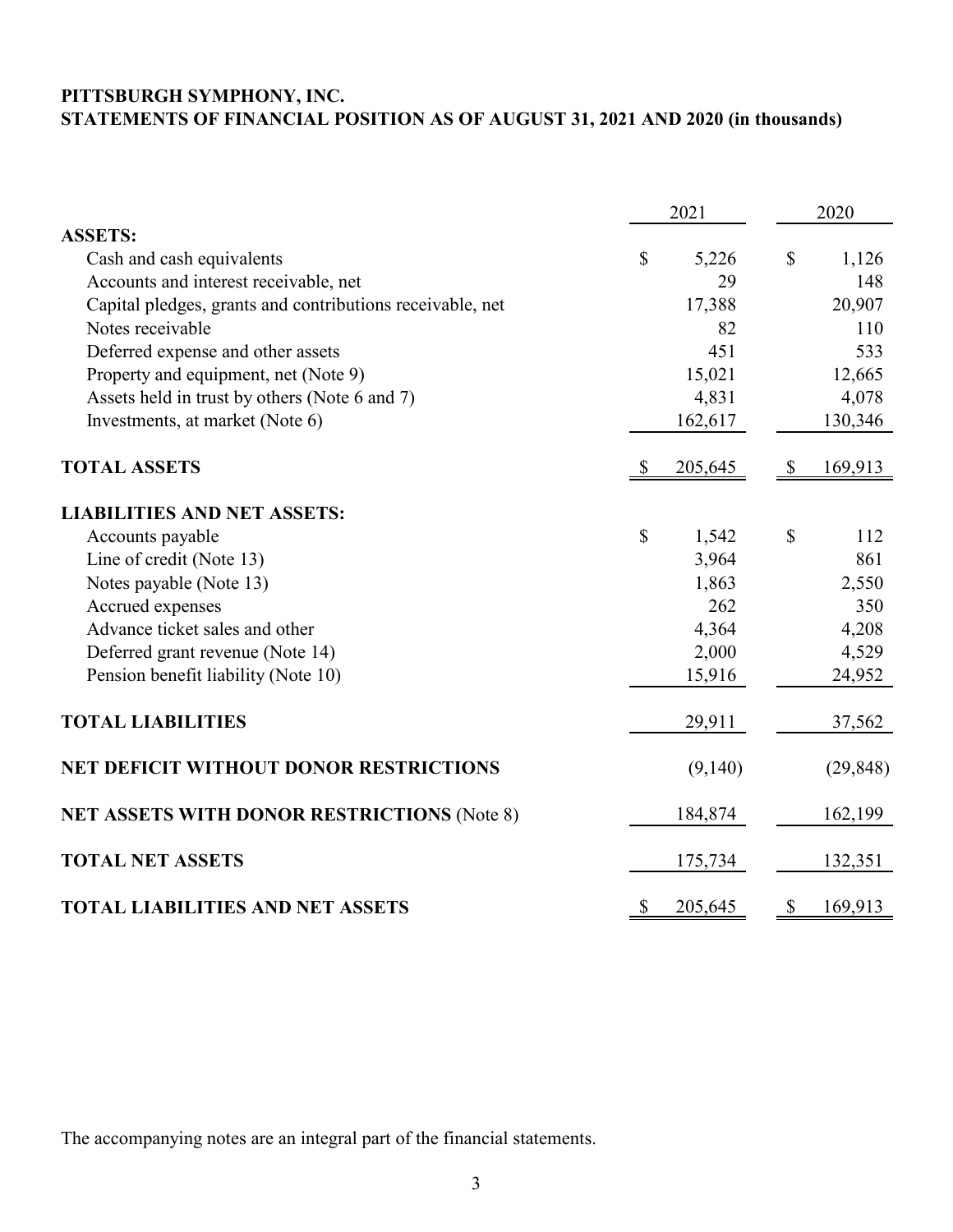#### **PITTSBURGH SYMPHONY, INC. STATEMENT OF ACTIVITIES AND CHANGES IN NET ASSETS FOR THE YEAR ENDED AUGUST 31, 2021 (in thousands)**

|                                                | <b>Without Donor</b><br><b>Restrictions</b> | <b>With Donor</b><br><b>Restrictions</b> | <b>Total</b>  |  |
|------------------------------------------------|---------------------------------------------|------------------------------------------|---------------|--|
| <b>OPERATING REVENUES</b>                      |                                             |                                          |               |  |
| Orchestra performances                         | \$<br>164                                   |                                          | \$<br>164     |  |
| Non-orchestra performances                     |                                             |                                          |               |  |
| Government grants                              | 15,166                                      |                                          | 15,166        |  |
| Program advertising                            |                                             |                                          |               |  |
| Other                                          | 132                                         |                                          | 132           |  |
| Total Orchestra and Heinz Hall                 | 15,462                                      |                                          | 15,462        |  |
| <b>INVESTMENT ACTIVITIES REVENUE</b>           |                                             |                                          |               |  |
| Interest and dividends                         |                                             | \$<br>566                                | 566           |  |
| Realized gains                                 |                                             | 3,354                                    | 3,354         |  |
| Unrealized gains                               |                                             | 33,674                                   | 33,674        |  |
| Endowment draw                                 | 8,455                                       | (8, 455)                                 |               |  |
| <b>Total Investment Activities</b>             | 8,455                                       | 29,139                                   | 37,594        |  |
| <b>OPERATING EXPENSES</b>                      |                                             |                                          |               |  |
| Orchestra                                      | 11,759                                      |                                          | 11,759        |  |
| Production and Heinz Hall                      | 5,909                                       |                                          | 5,909         |  |
| General and administrative                     | 3,836                                       |                                          | 3,836         |  |
| <b>Total Operating Expenses</b>                | 21,504                                      |                                          | 21,504        |  |
| Surplus before contributions                   | 2,413                                       | 29,139                                   | 31,552        |  |
| <b>CONTRIBUTIONS</b>                           |                                             |                                          |               |  |
| Annual fund                                    | 5,242                                       | 2,411                                    | 7,653         |  |
| Other operating gifts and capital projects     | 148                                         | 459                                      | 607           |  |
| Endowment                                      |                                             | 1,116                                    | 1,116         |  |
| Strategic initiatives                          | 55                                          | 582                                      | 637           |  |
| Fundraising expense - operating                | (1,735)                                     |                                          | (1,735)       |  |
| Fundraising expense - endowment                | (1)                                         |                                          | (1)           |  |
| <b>Total Net Contributions</b>                 | 3,709                                       | 4,568                                    | 8,277         |  |
| NET ASSETS RELEASED FROM                       |                                             |                                          |               |  |
| <b>RESTRICTIONS</b>                            | 11,032                                      | (11, 032)                                |               |  |
| Change in net assets before pension adjustment | 17,154                                      | 22,675                                   | 39,829        |  |
| Other changes in pension plan obligations      | 3,554                                       |                                          | 3,554         |  |
| <b>CHANGE IN NET ASSETS</b>                    | 20,708                                      | 22,675                                   | 43,383        |  |
| <b>BEGINNING NET (DEFICIT) ASSETS</b>          | (29, 848)                                   | 162,199                                  | 132,351       |  |
| <b>ENDING NET (DEFICIT) ASSETS</b>             | (9,140)                                     | 184,874<br>Y.                            | 175,734<br>\$ |  |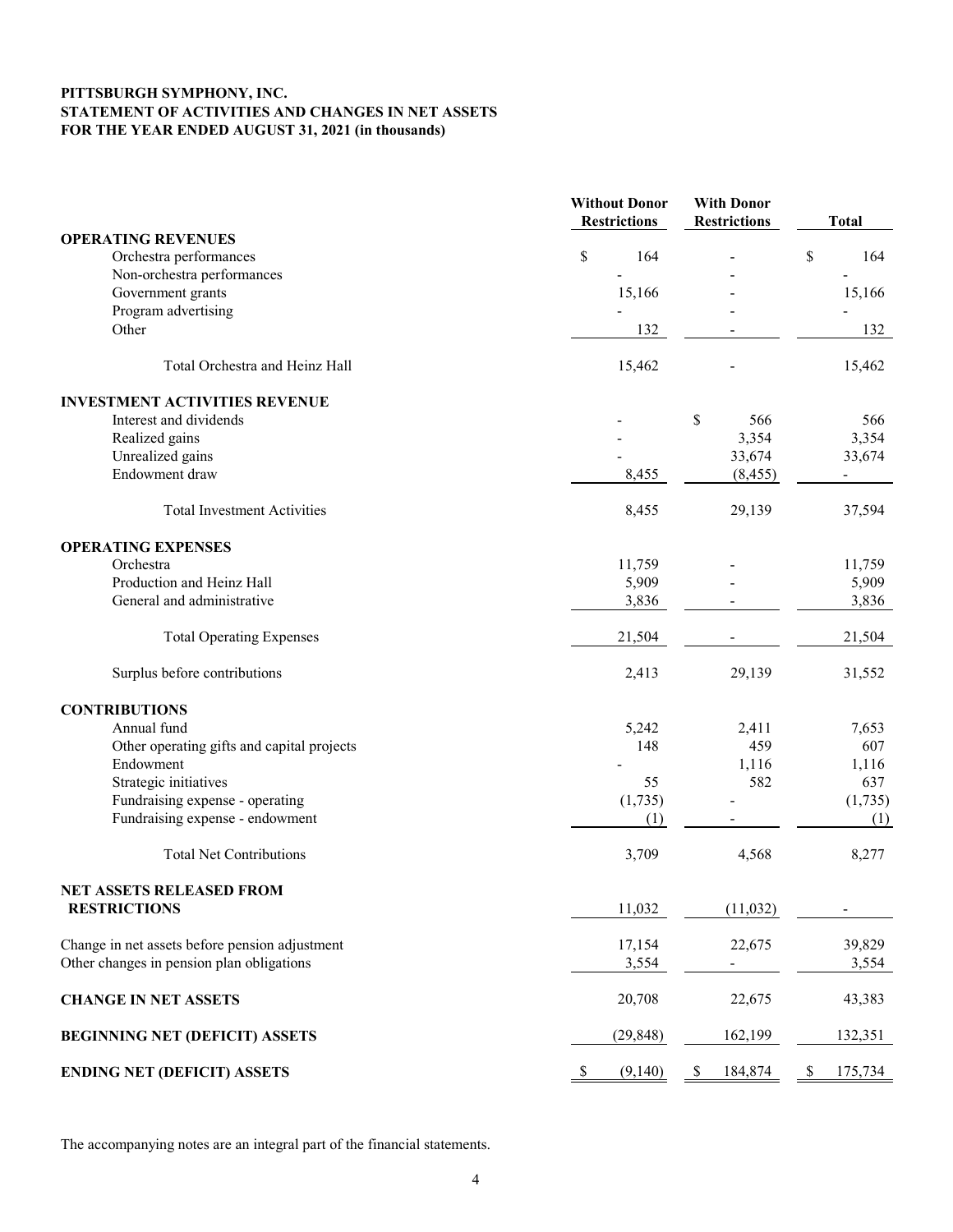#### **PITTSBURGH SYMPHONY, INC. STATEMENT OF ACTIVITIES AND CHANGES IN NET ASSETS FOR THE YEAR ENDED AUGUST 31, 2020 (in thousands)**

|                                                | <b>Without Donor</b><br><b>Restrictions</b> | <b>With Donor</b><br><b>Restrictions</b> | <b>Total</b> |
|------------------------------------------------|---------------------------------------------|------------------------------------------|--------------|
| <b>OPERATING REVENUES</b>                      |                                             |                                          |              |
| Orchestra performances                         | \$<br>4,728                                 |                                          | \$<br>4,728  |
| Non-orchestra performances                     | 446                                         |                                          | 446          |
| Government grants                              | 4,059                                       |                                          | 4,059        |
| Program advertising                            | 91                                          |                                          | 91           |
| Other                                          | 975                                         |                                          | 975          |
| Total Orchestra and Heinz Hall                 | 10,299                                      |                                          | 10,299       |
| <b>INVESTMENT ACTIVITIES REVENUE</b>           |                                             |                                          |              |
| Interest and dividends                         |                                             | \$<br>874                                | 874          |
| Realized gains                                 |                                             | 4,982                                    | 4,982        |
| <b>Unrealized</b> losses                       |                                             | 1,041                                    | 1,041        |
| Endowment draw                                 | 7,834                                       | (7, 834)                                 |              |
| <b>Total Investment Activities</b>             | 7,834                                       | (937)                                    | 6,897        |
| <b>OPERATING EXPENSES</b>                      |                                             |                                          |              |
| Orchestra                                      | 16,231                                      |                                          | 16,231       |
| Production and Heinz Hall                      | 9,169                                       |                                          | 9,169        |
| General and administrative                     | 5,767                                       | 5                                        | 5,772        |
| <b>Total Operating Expenses</b>                | 31,167                                      | 5                                        | 31,172       |
| Deficit before contributions                   | (13, 034)                                   | (942)                                    | (13,976)     |
| <b>CONTRIBUTIONS</b>                           |                                             |                                          |              |
| Annual fund                                    | 5,470                                       | 2,221                                    | 7,691        |
| Other operating gifts and capital projects     | 530                                         | 1,781                                    | 2,311        |
| Endowment                                      |                                             | 1,808                                    | 1,808        |
| Strategic initiatives                          | 5,065                                       | 11,475                                   | 16,540       |
| Fundraising expense - operating                | (2,243)                                     |                                          | (2,243)      |
| Fundraising expense - endowment                | (1)                                         |                                          | (1)          |
| <b>Total Net Contributions</b>                 | 8,821                                       | 17,285                                   | 26,106       |
| NET ASSETS RELEASED FROM                       |                                             |                                          |              |
| <b>RESTRICTIONS</b>                            | 4,383                                       | (4, 383)                                 |              |
| Change in net assets before pension adjustment | 170                                         | 11,960                                   | 12,130       |
| Other changes in pension plan obligations      | (515)                                       |                                          | (515)        |
| <b>CHANGE IN NET ASSETS</b>                    | (345)                                       | 11,960                                   | 11,615       |
| <b>BEGINNING NET (DEFICIT) ASSETS</b>          | (29, 503)                                   | 150,239                                  | 120,736      |
| <b>ENDING NET (DEFICIT) ASSETS</b>             | (29, 848)<br><sup>8</sup>                   | \$162,199                                | \$ 132,351   |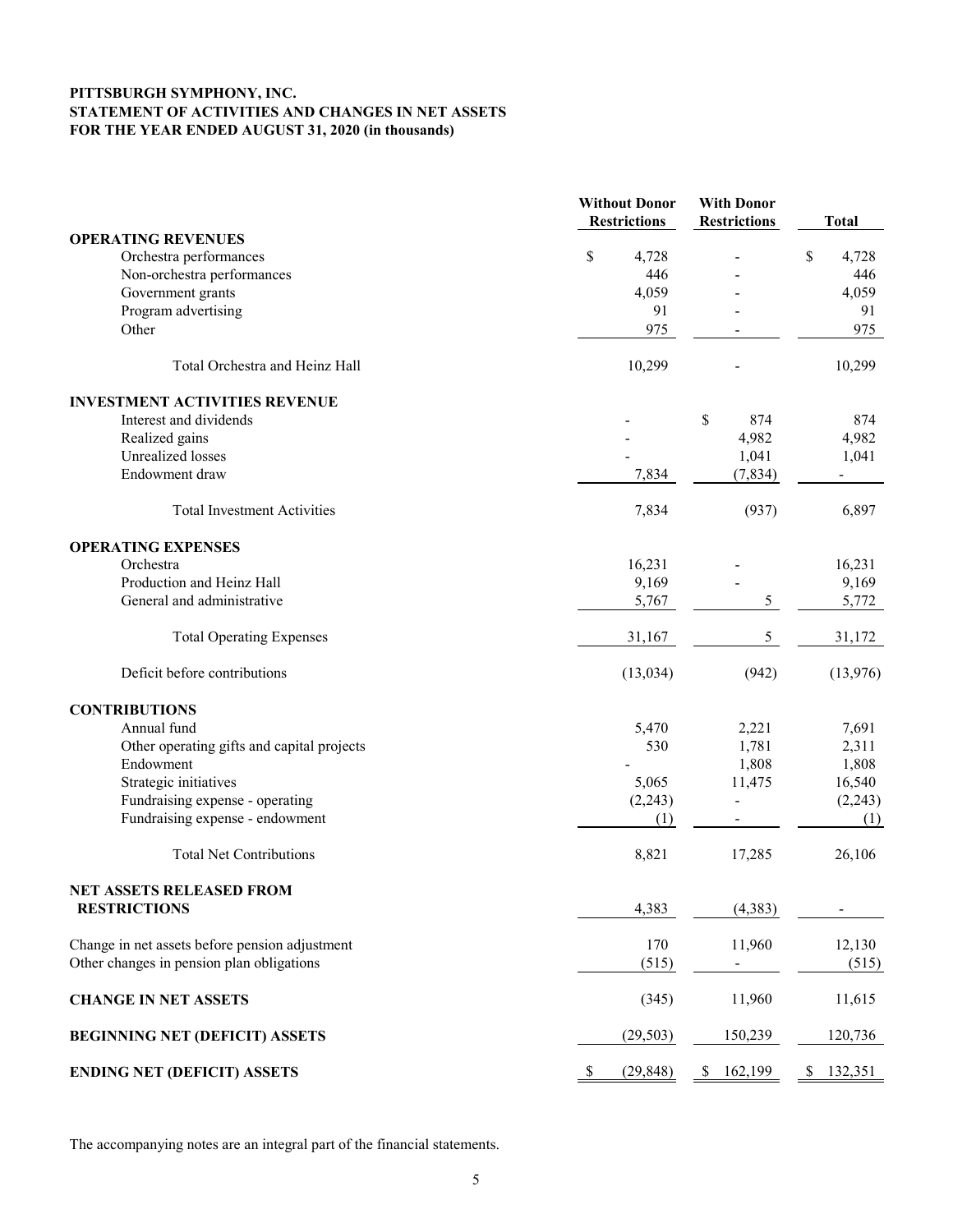# **PITTSBURGH SYMPHONY, INC. STATEMENT OF FUNCTIONAL EXPENSES FOR THE YEAR ENDED AUGUST 30, 2021 (In Thousands)**

|                                          |           |                     |                  |                          | Management  |                       |                        |
|------------------------------------------|-----------|---------------------|------------------|--------------------------|-------------|-----------------------|------------------------|
|                                          |           |                     | Program Services | and                      | Total       |                       |                        |
|                                          | Orchestra | Production          | Marketing        | Heinz Hall               | General     | Fundraising           | Expenses               |
| <b>EXPENSES</b>                          |           |                     |                  |                          |             |                       |                        |
| Personnel and benefits                   | \$11,758  | $\mathbb{S}$<br>682 | \$<br>990        | $\mathbb{S}$<br>1,010    | \$<br>1,633 | $\mathbb{S}$<br>1,059 | 17,132<br>\$           |
| Guest artists                            |           | 422                 |                  | $\overline{\phantom{a}}$ | -           | 3                     | 425                    |
| Production                               |           | 1,747               |                  |                          |             | 85                    | 1,832                  |
| Touring                                  |           |                     |                  |                          |             |                       |                        |
| Advertising                              |           |                     | 209              |                          |             |                       | 209                    |
| Professional fees                        |           | 79                  | 141              | 194                      | 255         | 248                   | 917                    |
| Office expenses, equipment, and IT       |           | 32                  | 38               | 33                       | 219         | 128                   | 450                    |
| Meetings, travel, and management expense |           | 9                   | $\overline{2}$   |                          | 81          | 39                    | 133                    |
| <b>Utilities</b>                         |           |                     |                  | 184                      |             |                       | 184                    |
| Depreciation                             |           |                     |                  | 984                      | 81          |                       | 1,065                  |
| Facilities, repairs, and maintenance     |           |                     |                  | 388                      |             |                       | 388                    |
| Interest and bank fees                   |           |                     | 11               | 2                        | 105         | 21                    | 139                    |
| Insurance                                |           |                     |                  | 141                      | 35          |                       | 176                    |
| Other                                    |           |                     |                  |                          | 36          | 153                   | 190                    |
| <b>Total Expenses</b>                    | \$11,759  | 2,972               | 1,391<br>Ъ.      | 2,937                    | 2,445<br>\$ | 1,736                 | $\mathbb{S}$<br>23,240 |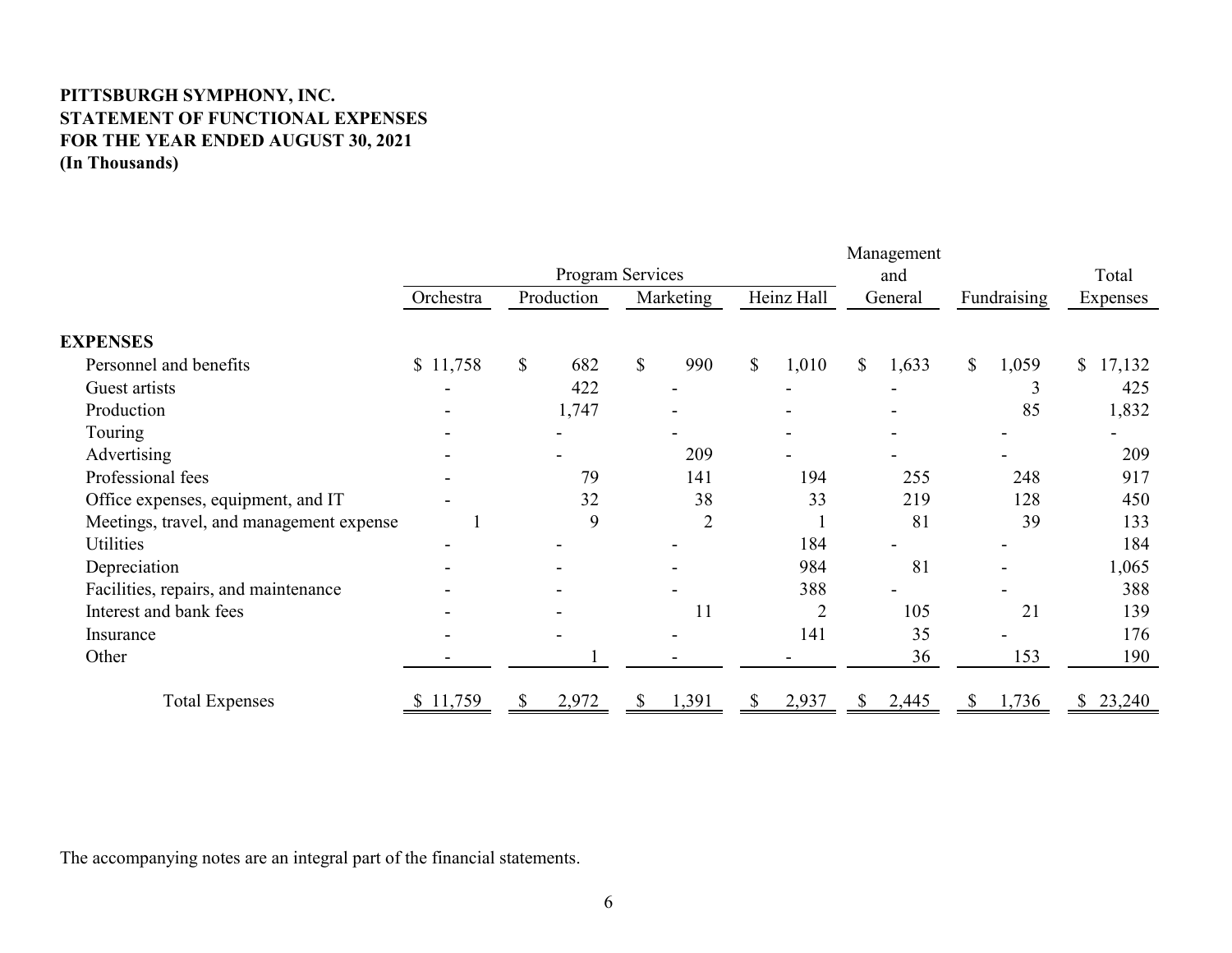# **PITTSBURGH SYMPHONY, INC. STATEMENT OF FUNCTIONAL EXPENSES FOR THE YEAR ENDED AUGUST 30, 2020 (In Thousands)**

|                                          |                |                     |                  |                       | Management  |                       |              |
|------------------------------------------|----------------|---------------------|------------------|-----------------------|-------------|-----------------------|--------------|
|                                          |                |                     | Program Services |                       | and         |                       | Total        |
|                                          | Orchestra      | Production          | Marketing        | Heinz Hall            | General     | Fundraising           | Expenses     |
| <b>EXPENSES</b>                          |                |                     |                  |                       |             |                       |              |
| Personnel and benefits                   | \$16,229       | $\mathbb{S}$<br>881 | 1,286<br>\$      | $\mathbb{S}$<br>1,183 | \$<br>1,961 | $\mathbb{S}$<br>1,246 | 22,786<br>\$ |
| Guest artists                            |                | 1,524               |                  |                       |             | 116                   | 1,640        |
| Production                               |                | 778                 |                  | 4                     |             | 325                   | 1,107        |
| Touring                                  |                | 2,275               |                  |                       |             |                       | 2,275        |
| Advertising                              |                |                     | 860              |                       |             | 19                    | 879          |
| Professional fees                        |                | 123                 | 284              |                       | 301         | 272                   | 980          |
| Office expenses, equipment, and IT       |                | 39                  | 188              | 74                    | 182         | 137                   | 620          |
| Meetings, travel, and management expense | $\overline{2}$ | 18                  | 9                | 5                     | 102         | 48                    | 184          |
| <b>Utilities</b>                         |                |                     |                  | 239                   |             |                       | 239          |
| Depreciation                             |                |                     |                  | 1,409                 | 67          |                       | 1,476        |
| Facilities, repairs, and maintenance     |                |                     | 15               | 445                   |             | 8                     | 468          |
| Interest and bank fees                   |                |                     | 78               |                       | 369         | 25                    | 473          |
| Insurance                                |                |                     |                  | 166                   | 28          |                       | 194          |
| Other                                    |                | 5                   |                  |                       | 42          | 48                    | 95           |
| <b>Total Expenses</b>                    | \$16,231       | 5,643               | 2,720            | 3,526<br>S.           | 3,052       | 2,244                 | 33,416<br>\$ |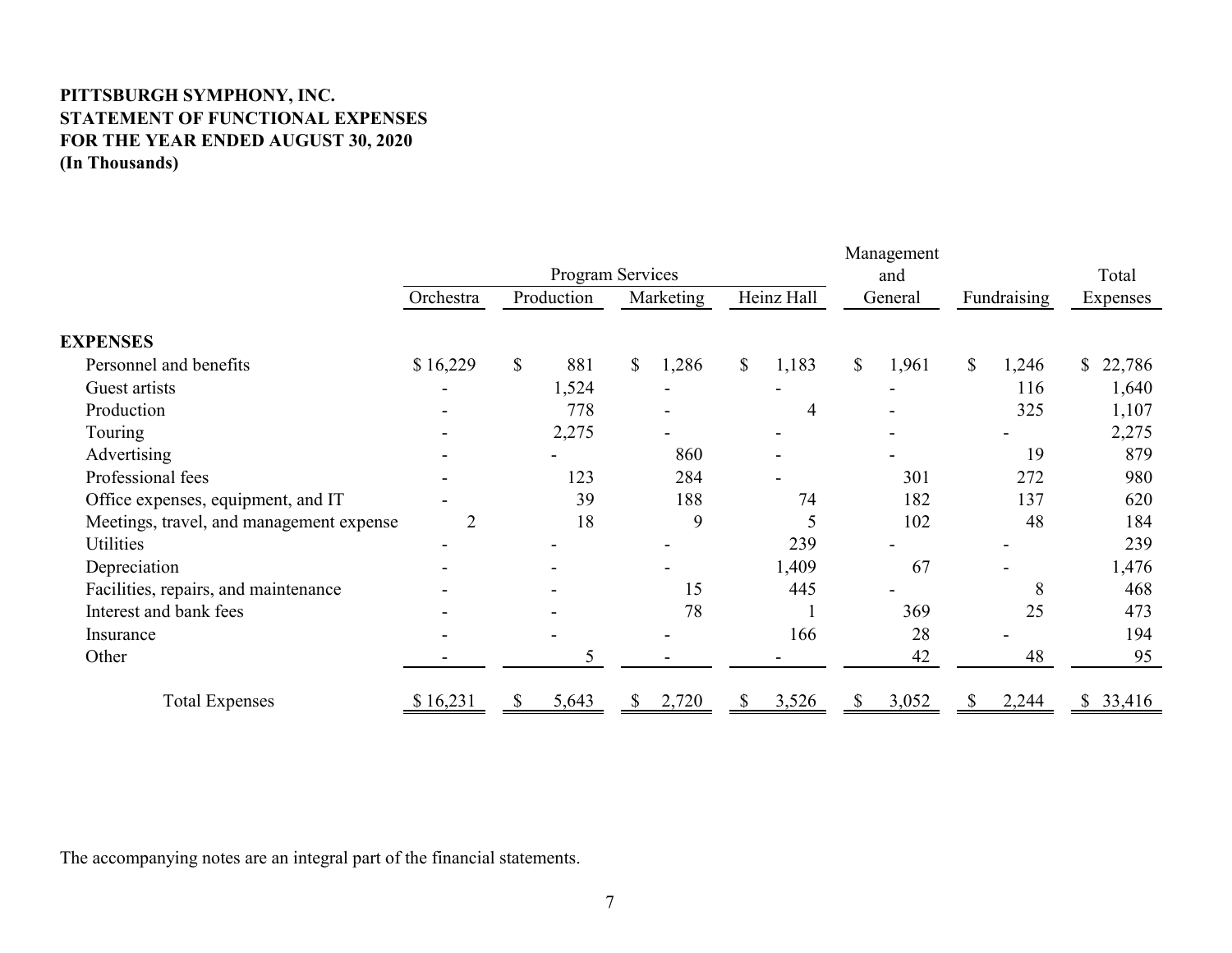# **PITTSBURGH SYMPHONY, INC. STATEMENTS OF CASH FLOWS FOR THE YEARS ENDED AUGUST 31, 2021 AND 2020 (in thousands)**

|                                                      |    | 2021      | 2020 |           |
|------------------------------------------------------|----|-----------|------|-----------|
| Cash flows from operating activities:                |    |           |      |           |
| Change in net assets                                 | \$ | 43,383    | \$   | 11,615    |
| Adjustments to reconcile change in net assets to net |    |           |      |           |
| cash (used in) provided by operating activities:     |    |           |      |           |
| Depreciation                                         |    | 1,065     |      | 1,476     |
| Contributions restricted for long-term investment    |    | 630       |      | 1,471     |
| Realized and unrealized gain on investment activity  |    | (37, 028) |      | (6,023)   |
| Changes in assets and liabilities:                   |    |           |      |           |
| Receivables                                          |    | 1,289     |      | (6,714)   |
| Deferred expense and other assets                    |    | 82        |      | 201       |
| Accounts payable and accrued expenses                |    | 1,342     |      | (279)     |
| Advance ticket sales and other                       |    | 156       |      | (527)     |
| Deferred grant revenue                               |    | (2,529)   |      | 4,529     |
| Pension obligation                                   |    | (9,036)   |      | (1, 565)  |
| Net cash (used in) provided by operating activities  |    | (646)     |      | 4,184     |
| Cash flows from investing activities:                |    |           |      |           |
| Investment in property and equipment                 |    | (3,421)   |      | (520)     |
| Proceeds from sale of investments                    |    | 46,990    |      | 58,951    |
| Purchase of investments                              |    | (42,986)  |      | (56, 142) |
| Net cash provided by investing activities            |    | 583       |      | 2,289     |
| Cash flows from financing activities:                |    |           |      |           |
| Contributions restricted for endowment               |    | 1,747     |      | 3,009     |
| Proceeds from line of credit                         |    | 5,062     |      | 961       |
| Payments on line of credit                           |    | (1,959)   |      | (7, 487)  |
| Payments on notes payable                            |    | (687)     |      | (2,113)   |
| Net cash provided by (used in) financing activities  |    | 4,163     |      | (5,630)   |
| Net increase in cash and cash equivalents            |    | 4,100     |      | 843       |
| Cash and cash equivalents at beginning of year       |    | 1,126     |      | 283       |
| Cash and cash equivalents at end of year             |    | 5,226     | \$   | 1,126     |
| Supplemental disclosure of cash flow information:    |    |           |      |           |
| Cash paid for interest                               |    | 94        |      | 359       |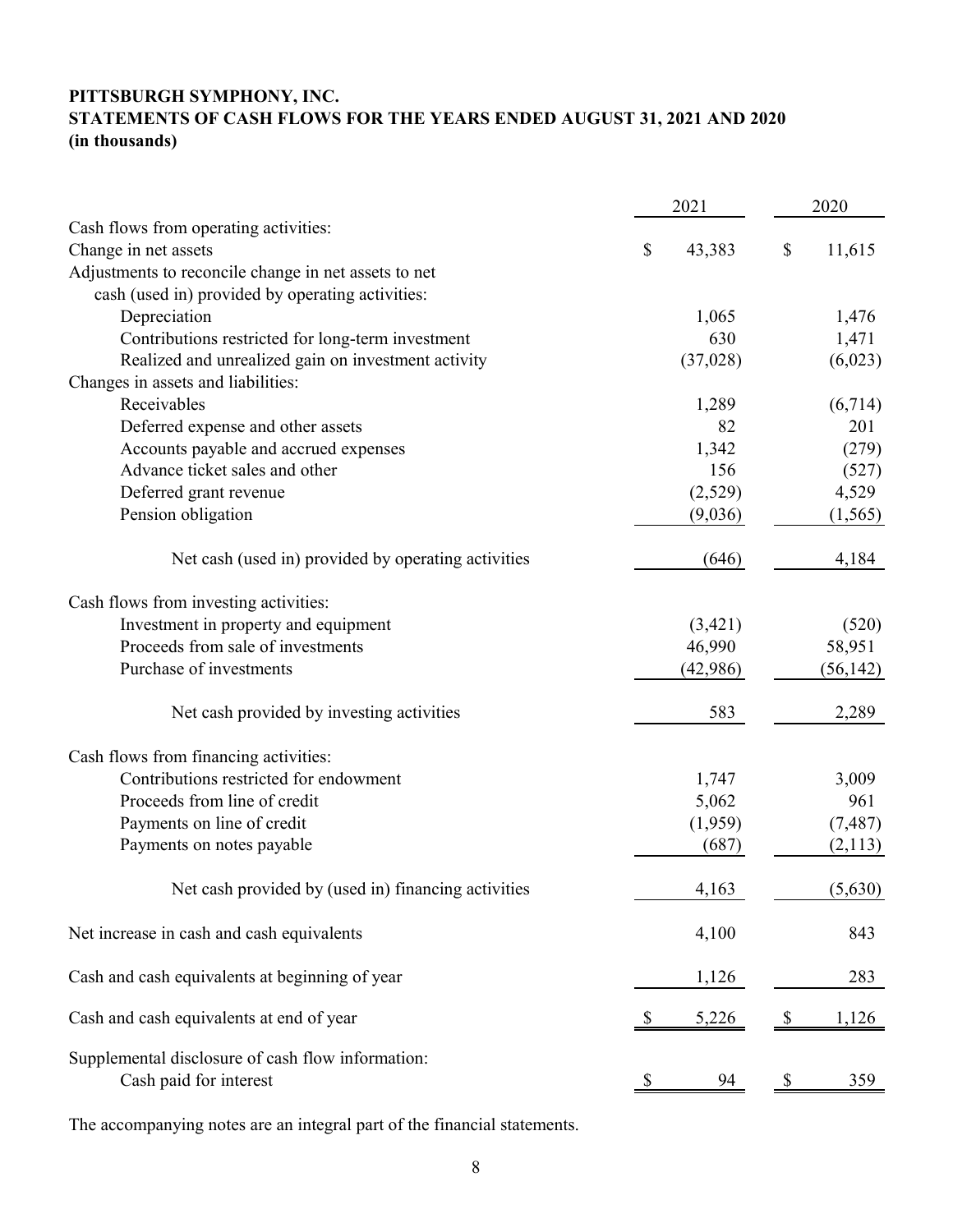#### 1. Organization:

Pittsburgh Symphony, Inc. (PSI or Organization), a not-for-profit charitable organization located in Pittsburgh, Pennsylvania, was formed in 1895 and incorporated in 1935 for the purpose of promoting and fostering a knowledge and love of music by establishing and maintaining a symphony orchestra, by studying and performing the works of great composers, and by other means to encourage a greater appreciation of music. PSI provides a wide range of musical performances in southwestern Pennsylvania and occasional domestic and foreign musical tours.

### 2. Summary of Significant Accounting Policies:

#### Basis of Presentation:

The accounting and reporting policies of PSI conform to generally accepted accounting principles in the United States of America. The following is a description of significant accounting policies and practices consistently employed by PSI:

For accounting and reporting purposes, PSI classifies resources into separate net asset classes based on the absence or existence of donor-imposed restrictions. In the accompanying financial statements, net assets that have similar characteristics have been combined into similar categories. A description of net asset categories is as follows:

Net (Deficit) Assets Without Donor Restrictions: Net assets not subject to donor-imposed restrictions or stipulations as to use or purpose.

Net Assets With Donor Restrictions: Net assets subject to donor-imposed restrictions or stipulations. Some donor-imposed restrictions are temporary in nature, such as those that will be met by the passage of time or other events specified by the donor. Other donorimposed restrictions are perpetual in nature, requiring that the principal is invested in perpetuity and the income is used only to support PSI's operations.

### Use of Estimates:

The preparation of financial statements in conformity with generally accepted accounting principles requires management to make estimates and assumptions that affect the reported amounts of assets and liabilities and disclosure of contingent assets and liabilities at the date of the financial statements and the reported amounts of changes in net assets during the reporting period. Actual results could differ from those estimates.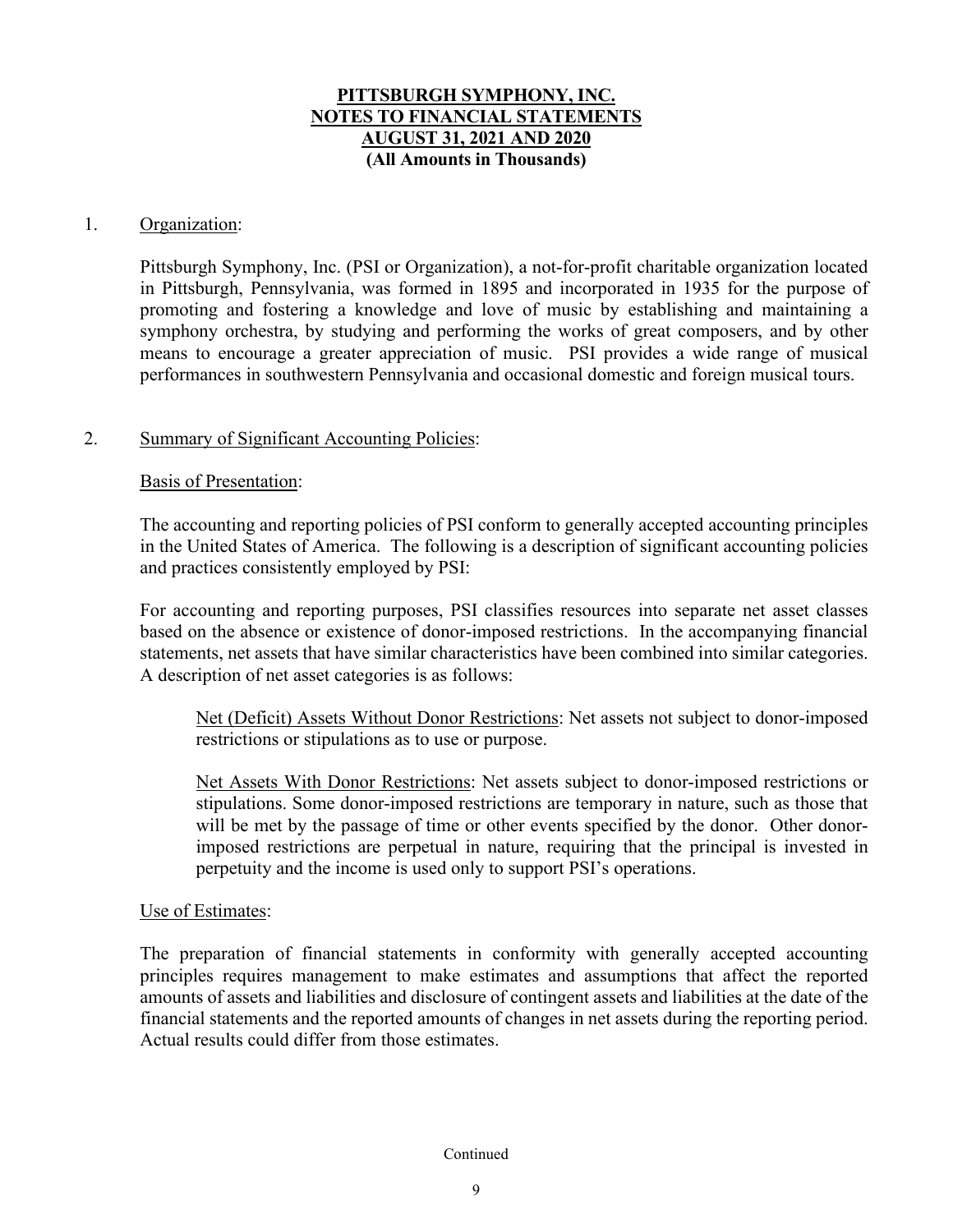#### 2. Summary of Significant Accounting Policies, continued:

#### Surplus (Deficit) Before Contributions:

The statements of activities and changes in net assets include deficit before contributions as a performance indicator. PSI transactions deemed by management to be ongoing, major or central to PSI's services are reported as operating revenue. Investment income and net appreciation or depreciation in fair value from investments are reported as investment activities revenue.

#### Donor-Imposed Restrictions:

All contributions are considered to be available for operational use unless specifically restricted by the donor. Amounts received that are designated for future periods or restricted by the donor for specific purposes are included as changes in net assets with donor restrictions. When a donor restriction expires, that is, when a stipulated time restriction ends or the purpose of the restriction is accomplished, net assets with donor restrictions are reclassified as net assets without donor restrictions and reported in the statements of activities and changes in net assets as net assets released from restrictions. Certain restricted funds were received and expended during the same year. These funds are classified in the statements of activities and changes in net assets without donor restrictions.

### Capital Pledges, Grants and Contributions Receivable:

Unconditional promises to give cash and other assets to PSI are reported at their estimated fair value at the date the promise is received. Unconditional promises to give that are expected to be collected within one year are recorded at their net realizable value. Unconditional promises to give that are expected to be collected in future years are recorded at the present value of estimated future cash flows. The discounts on those amounts are computed using a risk-free interest rate applicable to the year in which the promise is received. Amortization of the discount is included in contribution revenue. Conditional promises to give are not included as support until such time as the conditions are substantially met. Contributions such as certain commitments made by local, state and federal governments that are conditioned upon PSI incurring qualifying costs are recognized as those costs are incurred within government grants within operating revenues on the statement of activities and changes in net assets. Decisions to charge off receivables are based on management's judgment after consideration of facts and circumstances surrounding potential uncollectible accounts. It is reasonably possible that PSI's estimate of the allowance for doubtful accounts will change. The total allowance for doubtful accounts was approximately \$100 as of August 31, 2021 and 2020. PSI's policy is to write off uncollectible pledges. Amounts written off for 2021 and 2020 were \$156 and \$58, respectively.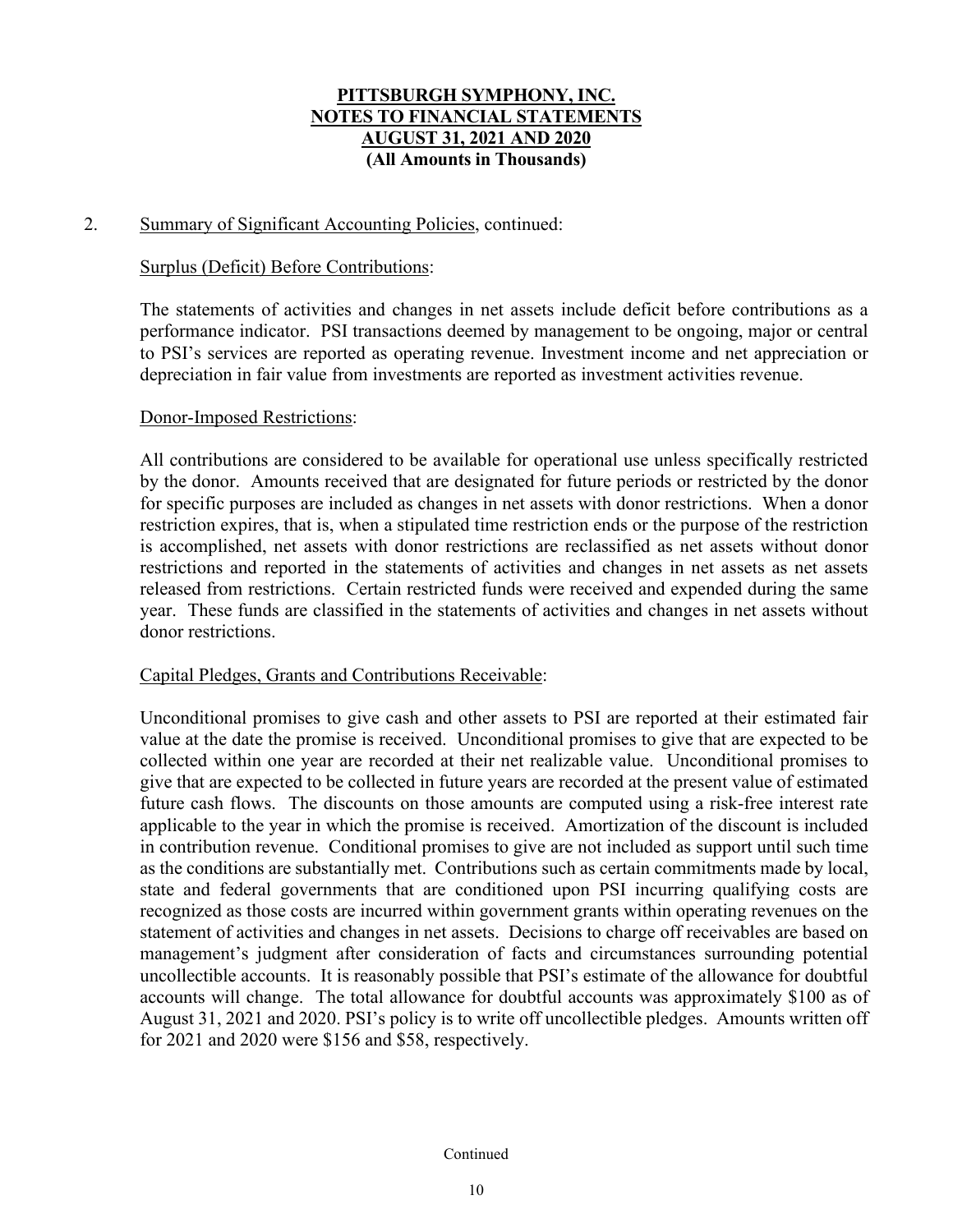#### 2. Summary of Significant Accounting Policies, continued:

During a prior year, PSI received a \$12 million pledge from a director. At the discretion of the Executive Committee of the Board, a portion of up to \$500,000 annually over the 12 years of the pledge can be used for operations. As such, \$6 million of the pledge had been restricted for future periods with the remaining \$6 million restricted in perpetuity. Contributions receivable from this director represented 30% and 33% of total receivables at August 31, 2021 and 2020, respectively. Additionally, PSI received significant contributions from three foundations during the year ended August 31, 2020. The balance remaining outstanding on these three contributions represented approximately 30% and 44% of total receivables at August 31, 2021 and 2020, respectively. Contributions from two organizations represented 46% of total net contributions for the year ended August 31, 2020. There were no such concentrations in total net contributions for the year ended August 31, 2021.

During a prior year, PSI received a conditional grant from a foundation of \$4.5 million, part contingent on both fundraising challenges and meeting agreed upon financial benchmarks. PSI recognized \$1.25 million as operating support in each of the years ended August 31, 2019 and 2018, upon meeting fundraising challenges related to attracting new donors and increased donations from existing donors. One million dollars was recognized as operating support in the year ended August 31, 2020, upon meeting the agreed-upon financial benchmarks. Another \$1 million is conditional upon meeting agreed-upon financial benchmarks during the year ending August 31, 2022.

### Investments and Investment Activities:

Investments are carried at market value (as determined by quoted market prices), which approximates fair value. Limited partnerships, which may not be readily marketable, are carried at net asset value (NAV) as provided by the investment partnerships. NAV is assessed by PSI to approximate fair value. Accordingly, the change in net unrealized appreciation or depreciation for the year is included in the statements of activities and changes in net assets. Investment income (including realized gains and losses on investments and interest and dividends) is included in net assets without donor restrictions unless the income is restricted by donor or law, as is substantially all income. (See also Note 5.) Investment income is reported net of internal and external investment management expenses.

Investment securities are exposed to various risks caused by changes in interest rates, general market volatility and credit risk. Due to the level of risk associated with certain investment securities, it is possible that changes in risks in the near term could materially affect account balances and the amounts reported in the statements of financial position and activities and changes in net assets.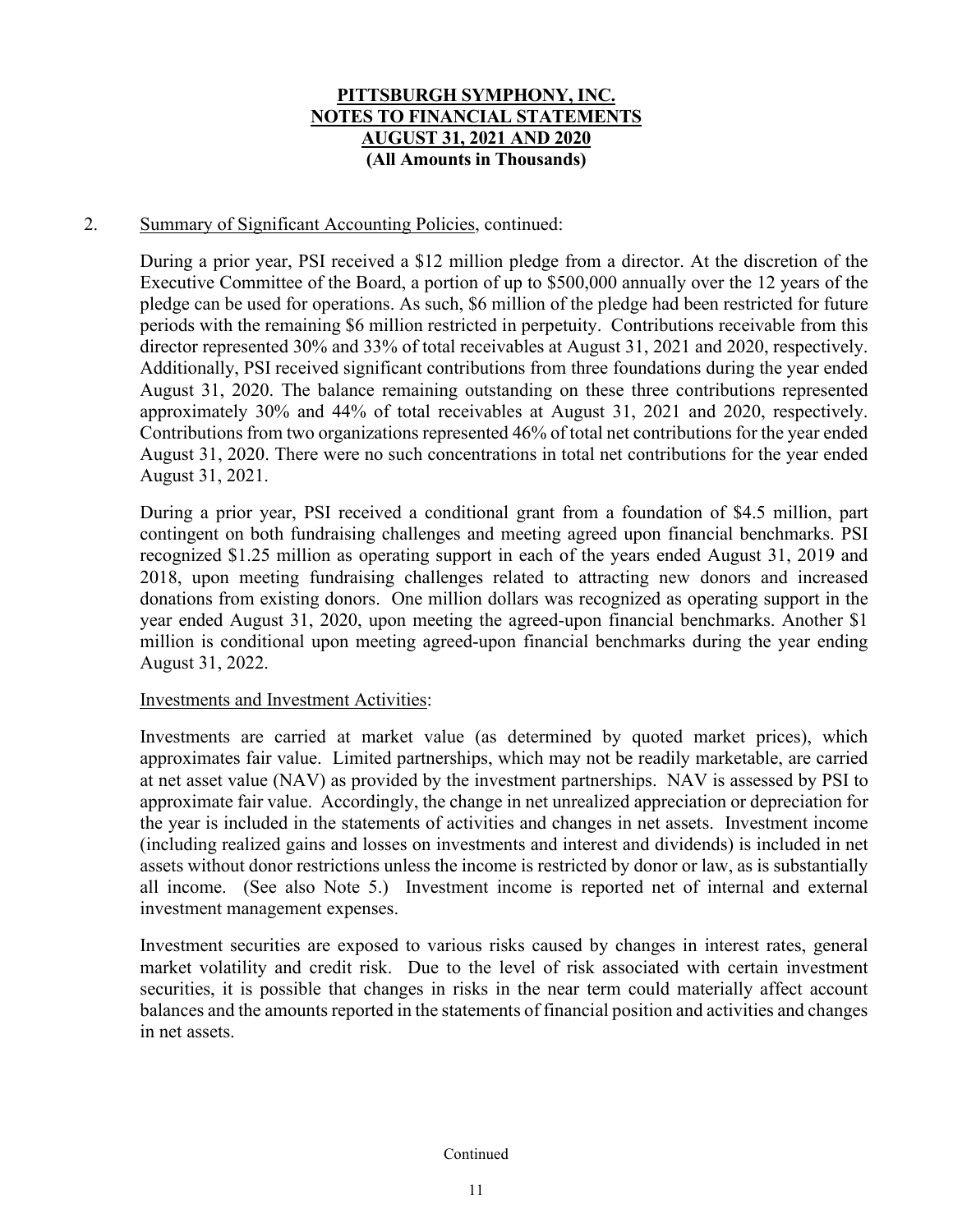### 2. Summary of Significant Accounting Policies, continued:

### Endowments:

PSI has implemented provisions of the Financial Accounting Standards Board (FASB) Accounting Standards Codification (Codification) topic Presentation of Financial Statements for Not-for-Profit Entities as they relate to the presentation of endowment funds. A portion of PSI's net assets are donor-restricted endowment funds and are governed by the Commonwealth of Pennsylvania's Act 141 (Act 141), a total return policy that allows a not-for-profit to choose to treat a percentage of the average market value of the endowment's investments as income each year. The disclosure provisions are included in Note 5 - Endowment.

### Cash and Cash Equivalents:

Cash and cash equivalents include money market funds and investments in highly liquid and marketable debt instruments with an original or expected maturity of three months or less. PSI routinely invests its surplus operating funds in money market mutual funds managed by a local financial institution. The carrying amount reported in the statements of financial position approximates fair value. PSI maintains, at various financial institutions, cash that may exceed federally insured amounts at times.

### Property and Equipment:

PSI includes gifts of land, buildings and equipment in net assets without donor restrictions unless explicit donor stipulations specify how the donated assets must be used. Donated assets are recorded at fair market value at the date of gift.

Equipment represents furniture, fixtures and musical instruments and is recorded at lower of cost or fair value. Expenditures for additions and improvements provided from current operations are capitalized in the period incurred.

Depreciation of these assets is computed using the straight-line method over the estimated useful lives of the assets, currently ranging from five to 50 years. Expenditures for maintenance and repairs are expensed as incurred. When assets are disposed of, cost and related accumulated depreciation are removed from the accounts, and any resulting gain or loss is reflected in operations for the period.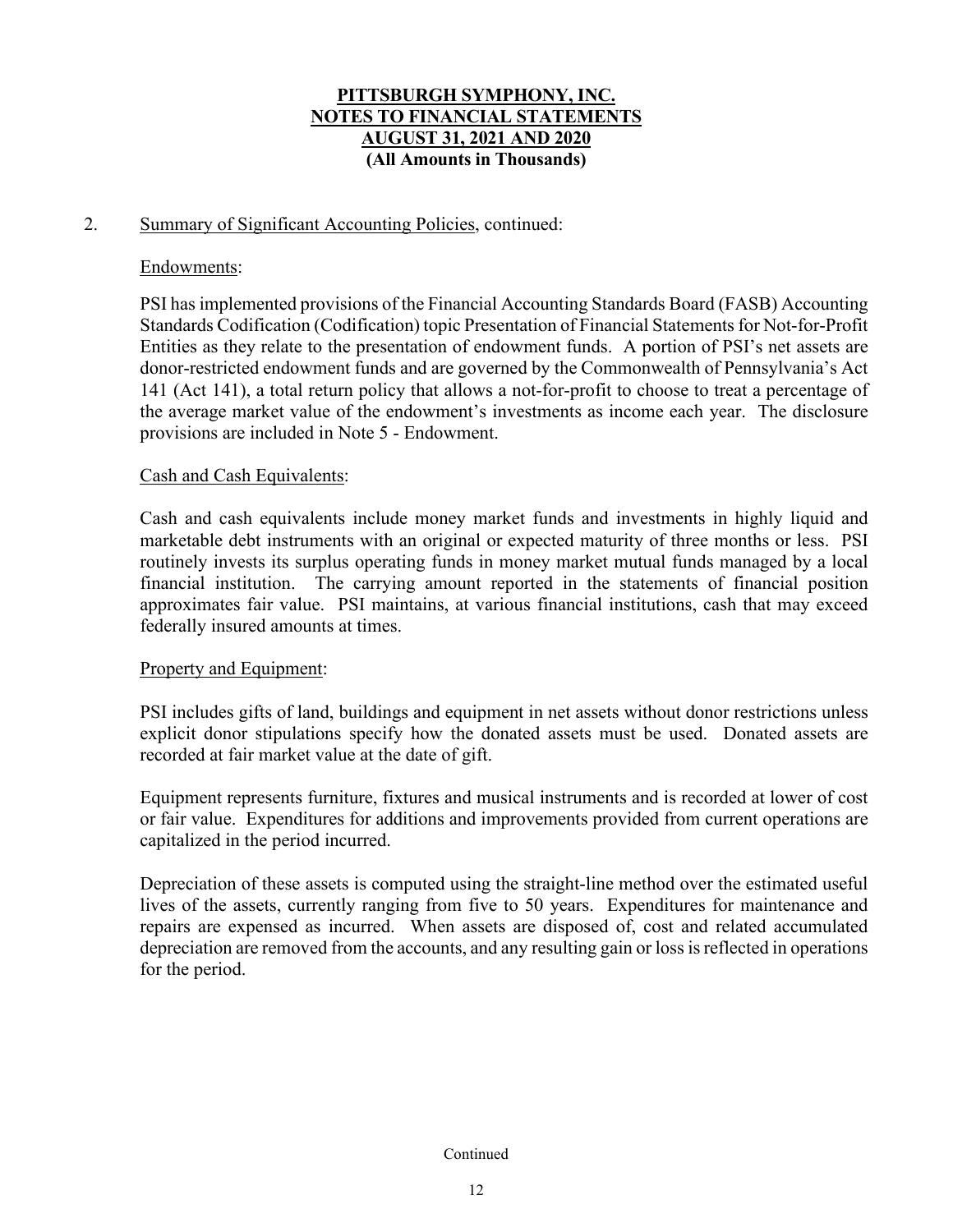### 2. Summary of Significant Accounting Policies, continued:

In accordance with provisions of the Codification topic Property, Plant and Equipment, long-lived assets are reviewed for impairment whenever events or changes in circumstances indicate that the carrying amount of an asset might not be recoverable. Recoverability of assets to be held and used is measured by a comparison of the carrying amount of an asset to future undiscounted cash flows expected to be generated by the asset. If such assets are considered to be impaired, the impairment to be recognized is measured by the amount by which the carrying amount of the asset exceeds the fair value, as defined, of the assets. No impairment was recorded for fiscal years ended August 31, 2021 and 2020.

### Pension Plan:

PSI follows the recognition and disclosure provisions of Codification topic 715: Compensation - Retirement Benefits, which requires plan sponsors to recognize the funded status of defined benefit pension and other postretirement obligations as a net asset or liability and to recognize changes in that funded status in the year in which those changes occur, through a change in net assets without donor restrictions, apart from expenses, to the extent those changes are not included in net periodic benefit cost. PSI's policy is to fund, at a minimum, amounts as are necessary on an actuarial basis to provide assets sufficient to meet the benefits to be paid to plan members in accordance with the requirements of the Employee Retirement Income Security Act of 1974.

### Concentration Risk:

The PSI's workforce is substantially, on a headcount basis, union-represented and subject to collective bargaining agreements. The individual unions may limit the Organization's flexibility in dealing with its workforce. Any work stoppage or instability within the workforce could have a negative impact on PSI, including loss of revenues and strained relationships with patrons and donors, which could adversely affect PSI's operations. The collective bargaining agreement for which the musicians of the orchestra participate in is set to expire in September 2023.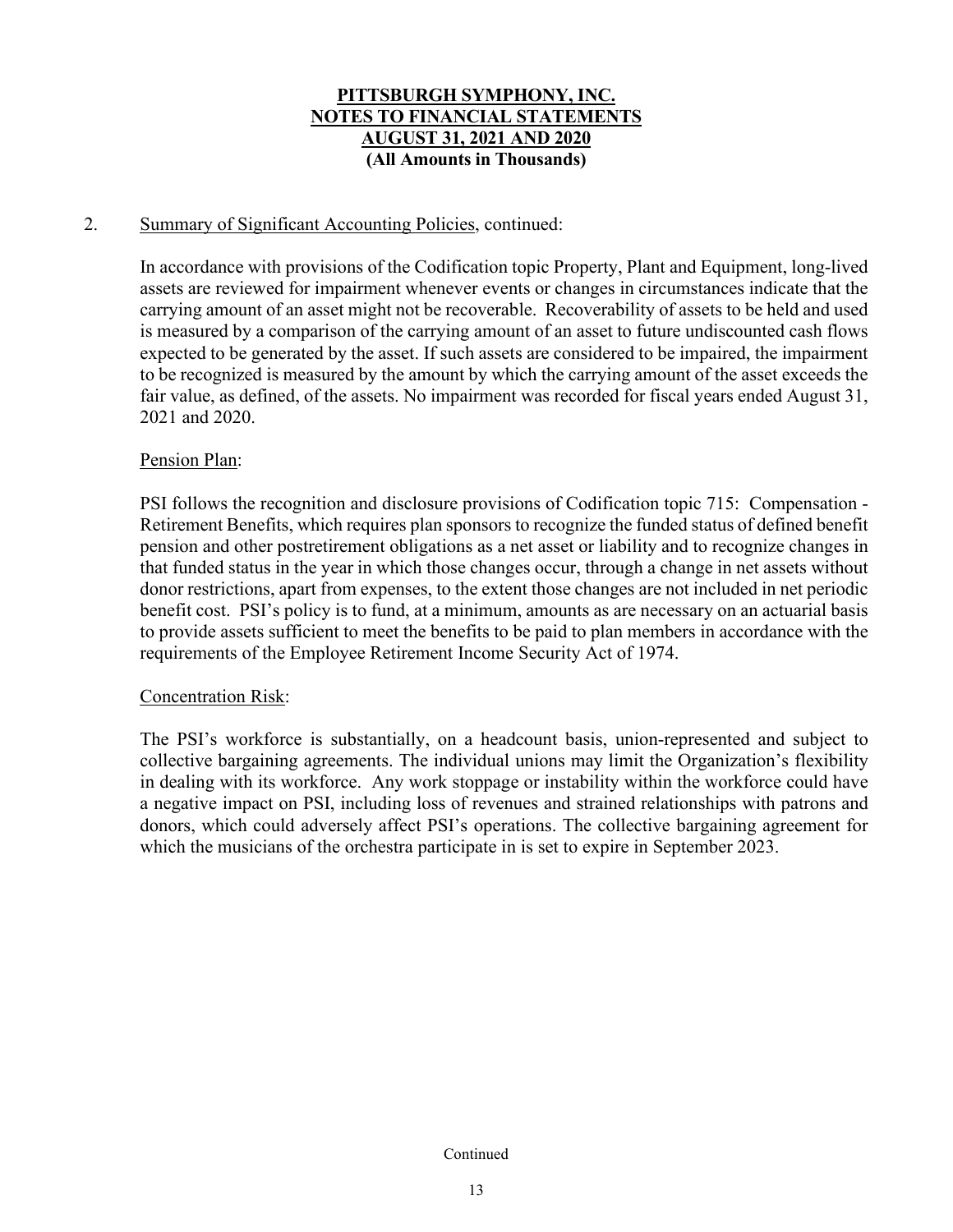### 2. Summary of Significant Accounting Policies, continued:

### Revenue Recognition:

Effective September 1, 2020, PSI adopted Accounting Standards Update (ASU) No. 2014-09, Revenue from Contracts with Customers (Topic 606). PSI adopted Topic 606 using the modified retrospective method and determined there was no cumulative effect to net assets as of September 1, 2020 required as a result of adopting the standard. PSI's revenues are derived from the sale of tickets to attend orchestra performances, either through subscription or single ticket sales. Revenue is recognized when PSI satisfies its performance obligation under the contract by transferring the promised service (performance) to the customer. Ticket sales are recognized at the point in time in which the related performance occurs. Revenue is measured as the amount of consideration PSI expects to receive in exchange for transferring the services to the customer. Payment terms are either payment in advance or immediate payment.

Based on the nature of PSI's contracts, there were no contract assets recorded at August 31, 2021 or 2020. Contract liabilities consist of payments received before ticket sales are earned. Contract liabilities were approximately \$3,660 and \$3,876 and are included in advance ticket sales and other in the statements of financial position at August 31, 2021 and 2020, respectively.

### Functional Expenses:

Costs of providing various programs have been summarized on a functional basis. Specific expenses that are readily identifiable to a single program or activity are charged directly to that function. Certain categories of expenses are attributable to more than one function and require allocation. Compensation is allocated on the basis of time and effort. All other expenses are allocated based on program or actual usage. These expenses are allocated on a reasonable basis that is consistently applied.

### Recently Adopted Accounting Pronouncement:

In August 2018, the FASB issued ASU No. 2018-14 Compensation - Retirement Benefits - Defined Benefit Plans - General (Topic 715-20): Disclosure Framework - Changes to the Disclosure Requirements for Defined Benefit Plans (ASU 2018-14), which modifies the disclosure requirements for defined benefit pension plans and other postretirement plans. ASU 2018-14 is effective for fiscal years ending after December 15, 2021. Early adoption is permitted. PSI earlyadopted the provisions of ASU 2018-14 on its financial statements in the current year with no significant impact.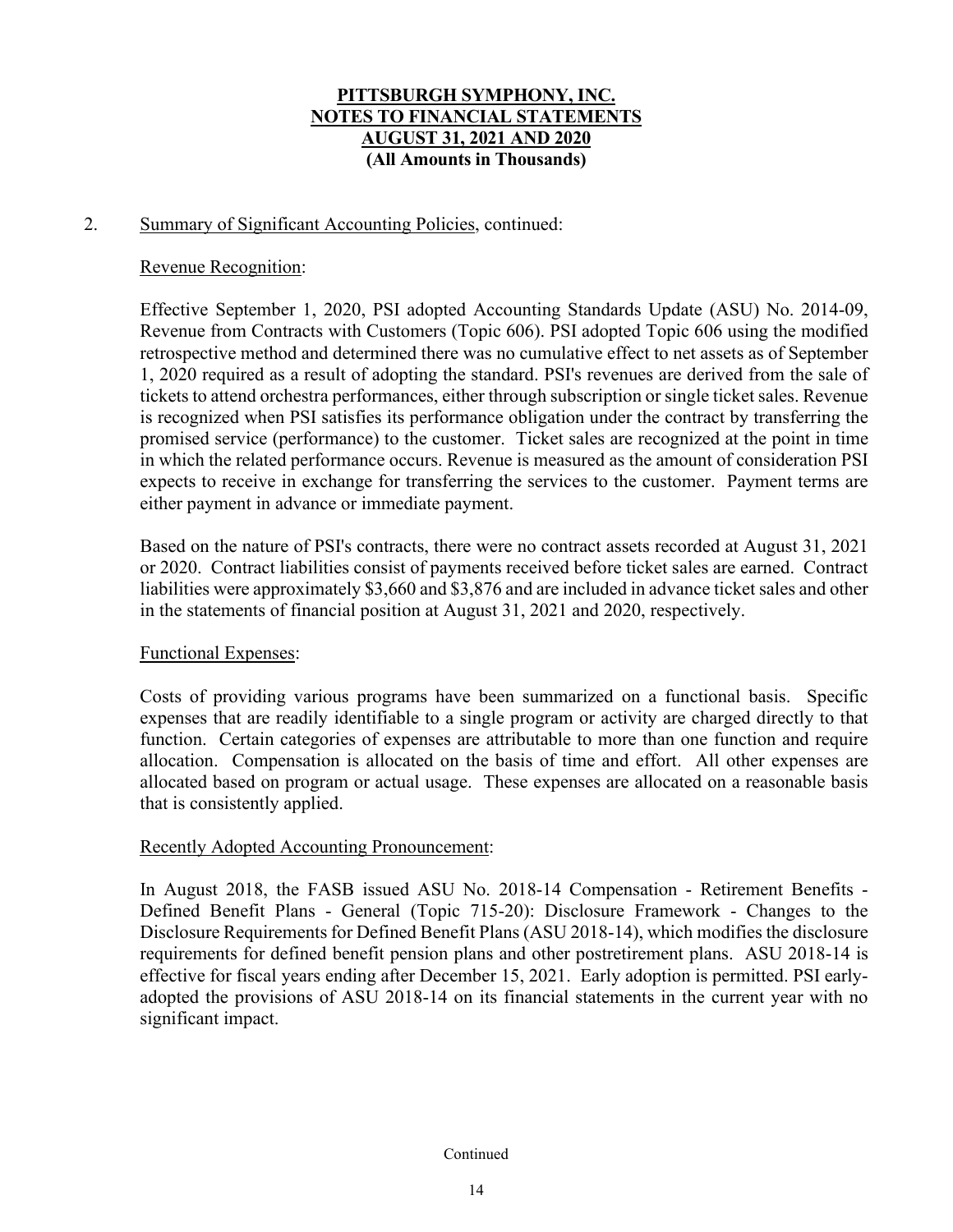#### 3. Liquidity and Availability:

PSI strives to maintain the minimum cash on hand needed to meet immediate obligations in order to maximize investment potential and minimize interest expense. PSI monitors and evaluates cash needs on a weekly basis, and draws amounts from the endowment as necessary in accordance with policy. Additionally, PSI maintains a line of credit to help meet cash needs. As of August 31, 2021 and 2020, respectively, there was \$1,274 and \$937 of borrowing capacity remaining on this agreement. PSI receives contributions from donors each year and generates earned revenue, both of which are available to meet annual cash needs for general expenditures.

PSI has endowment assets of over \$162 and \$130 million at August 31, 2021 and 2020, respectively, of which 7.0% and 6.6%, respectively, was drawn to support general operations. As of the date of issue of these financial statements, the PSI Board has elected to draw a smaller percentage than the legal state maximum (7%) for the year ending August 31, 2022.

The table below reflects PSI's financial assets as of August 31, 2021 and 2020, reduced by amounts that are not available to meet general expenditures within one year of the date of the financial statements because of donor restrictions, legal restrictions or board designations. Amounts not available include the entirety of the endowment less the expected annual draw for fiscal year 2022, contributions receivable for fiscal years after 2022, contributions receivable within one year that are restricted for purposes other than general operations and notes receivable whose proceeds are restricted to instrument loans. In the event the need arises to utilize the endowment draw up to the legal maximum of 7%, the difference between the maximum and the anticipated 6.5% draw from the endowment for fiscal year 2022 could be withdrawn with a Board resolution, as the major donor has given permission due to the COVID-19 pandemic.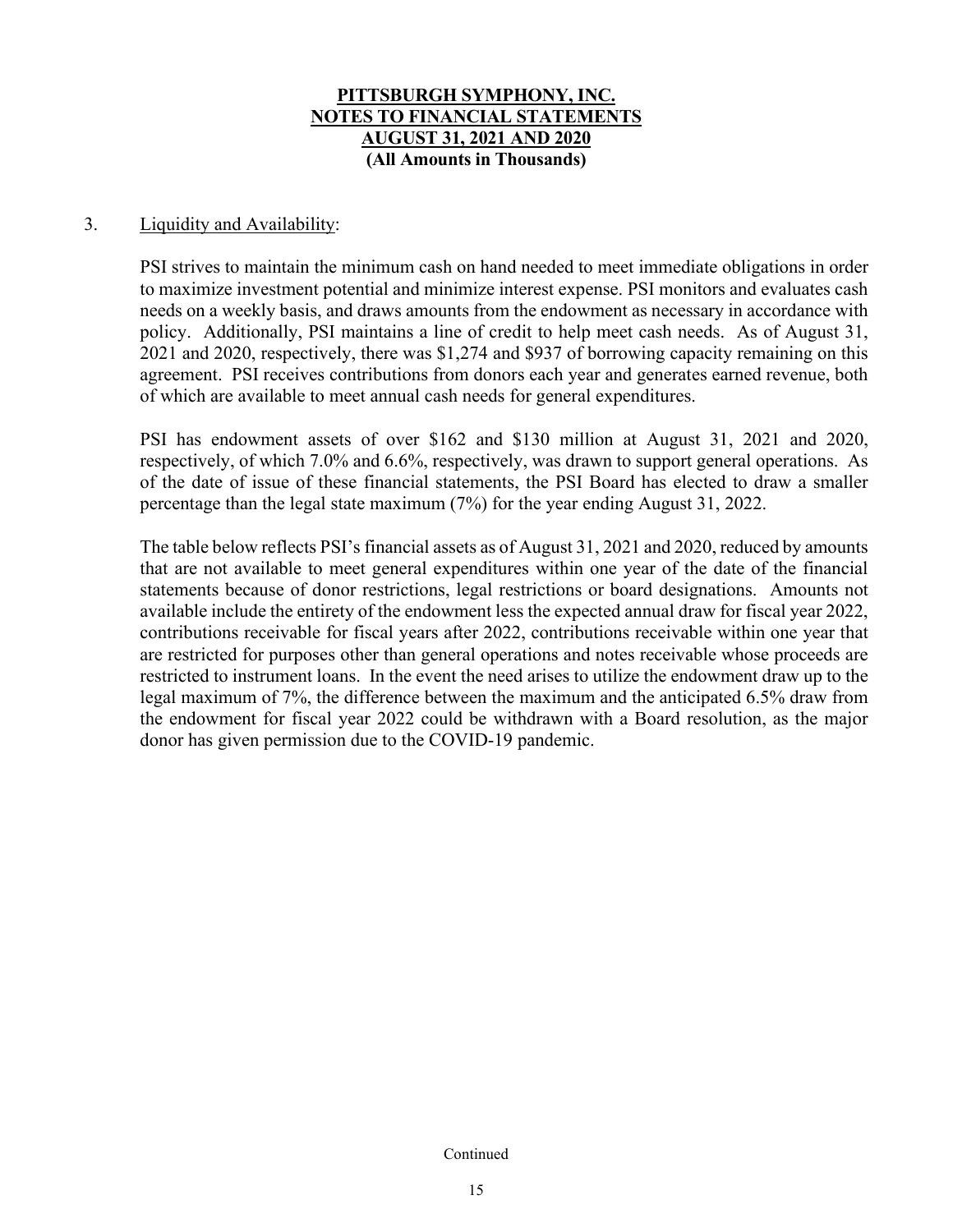### 3. Liquidity and Availability, continued:

The table below presents financial assets available for general expenditures within one year at August 31:

|                                                                                            | 2021         |              | 2020    |
|--------------------------------------------------------------------------------------------|--------------|--------------|---------|
| <b>Total Financial Assets:</b>                                                             |              |              |         |
| Cash and cash equivalents                                                                  | \$<br>5,226  | $\mathbb{S}$ | 1,126   |
| Accounts and interest receivable, net                                                      | 29           |              | 148     |
| Capital pledges, grants and contributions receivable, net                                  | 17,388       |              | 20,907  |
| Notes receivable                                                                           | 82           |              | 110     |
| Assets held in trust by others                                                             | 4,831        |              | 4,078   |
| Investments, at market                                                                     | 162,617      |              | 130,346 |
| Total financial assets                                                                     | 190,173      |              | 156,715 |
| Assets not available for general operations:                                               |              |              |         |
| Assets held in trust by others                                                             | 4,831        |              | 4,078   |
| Investments, at market                                                                     | 162,617      |              | 130,346 |
| Pledges, grants and contributions subject to donor restriction                             | 12,454       |              | 17,497  |
| Notes receivable designated for instrument loans                                           | 82           |              | 110     |
| Total assets not available for general operations                                          | 179,984      |              | 152,031 |
| Total financial assets available for general operations                                    | 10,189       |              | 4,684   |
| Liquidity resources available for general operations:<br>Excess capacity on line of credit | 1,274        |              | 937     |
| Estimated endowment draw for the years ending August 31, 2022<br>and 2021                  | 7,927        |              | 7,855   |
| Total liquidity resources                                                                  | 9,201        |              | 8,792   |
| Financial assets and liquidity resources available                                         |              |              |         |
| to meet general expenditures                                                               | \$<br>19,390 | \$           | 13,476  |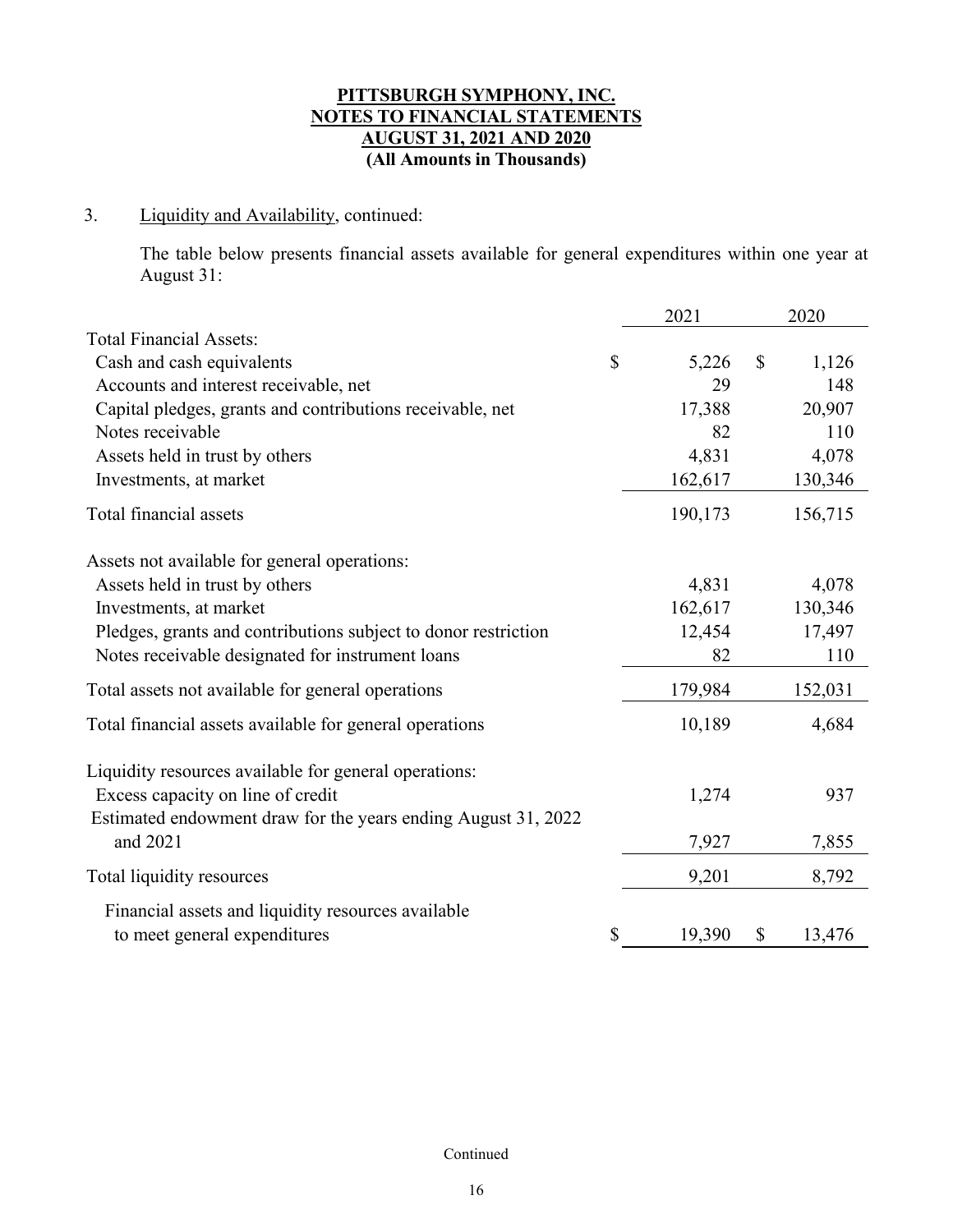### 4. Capital Pledges, Grants and Contributions Receivable, net:

PSI has received unconditional promises to give that are to be received as follows at August 31:

|                                                         |              | 2021   |               | 2020   |
|---------------------------------------------------------|--------------|--------|---------------|--------|
| Operating contributions                                 | \$           | 3,399  | \$            | 1,230  |
| Contributions restricted to future periods and for      |              |        |               |        |
| specific purposes                                       |              | 10,387 |               | 15,405 |
| Contributions receivable to be maintained in perpetuity |              | 3,809  |               | 4,388  |
|                                                         |              | 17,595 |               | 21,023 |
| Less: Unamortized discount (at $0.77\%$ in              |              |        |               |        |
| 2021 and 0.28% in 2020)                                 |              | 207    |               | 116    |
| Net unconditional promises to give                      |              | 17,388 | <sup>\$</sup> | 20,907 |
| Contributions receivable due in:                        |              |        |               |        |
| Less than one year                                      | $\mathbb{S}$ | 10,239 | -S            | 9,513  |
| One to five years                                       |              | 6,123  |               | 10,277 |
| More than five years                                    |              | 1,233  |               | 1,233  |
| Total                                                   |              | 17,595 |               | 21,023 |

### 5. Endowment:

The endowment consists of various investment funds established primarily for programming and operating needs of PSI and includes donor-restricted endowment funds.

The Board has elected to be governed by Act 141, which permits a total return policy that allows a not-for-profit to choose to treat a percentage of the average market value of the endowment's investments as income each year. However, the long-term preservation of the real value of the assets must be taken into consideration when the Board elects the amount, and, to that end, PSI has adopted a written endowment fund investment policy. On an annual basis, the Board must elect a spending rate of between 2% and 7%. This percentage is applied to the 12-quarter rolling average market value of the investments calculated at March 31 of the previous fiscal year.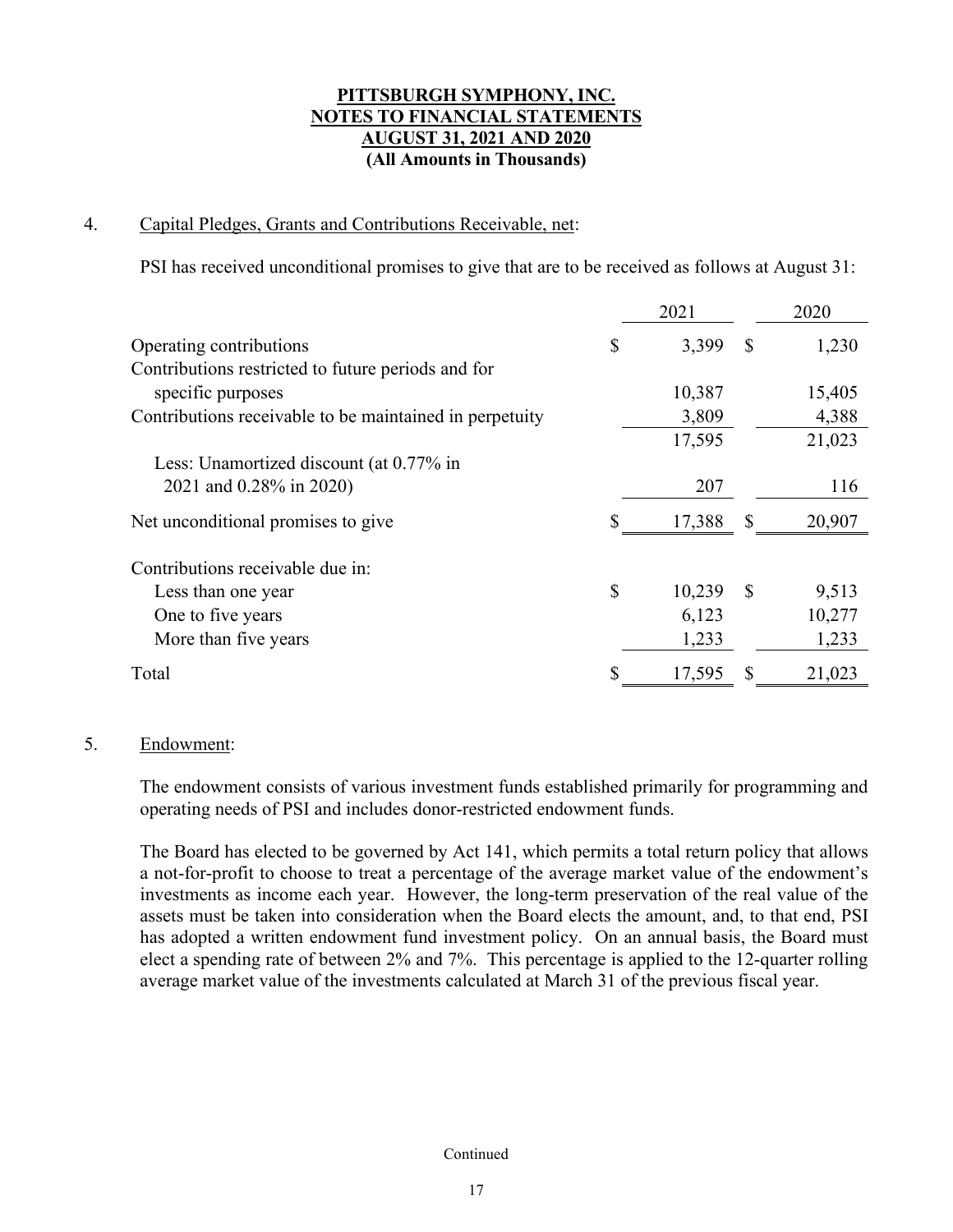#### 5. Endowment, continued:

PSI considers the following factors in making a determination to set a spending rate:

- 1. Restrictive covenants contained in endowment documents limiting spending rates;
- 2. Preserving the spending power of the assets; and
- 3. Operational considerations.

From time to time, certain donor-restricted endowment funds may have fair values less than the amount required to be maintained by donors or by law (underwater endowments). PSI has interpreted Act 141 to permit spending from underwater endowments in accordance with prudent measures required under law. PSI has no underwater endowment funds at August 31, 2021 or 2020.

The following represents the change in endowment funds by net asset type for the years ended August 31:

|                                         | 2021          | 2020          |
|-----------------------------------------|---------------|---------------|
| Endowment net assets, beginning of year | \$<br>133,095 | \$<br>132,990 |
| Investment return:                      |               |               |
| Investment gain                         | 974           | 1,172         |
| Net appreciation                        | 36,135        | 5,650         |
| Contributions                           | 1,116         | 1,808         |
| Appropriation of endowment assets for   |               |               |
| expenditures                            | (8, 455)      | (7,834)       |
| Release from restriction                | (313)         | (321)         |
| General and administrative expense      | (445)         | (348)         |
| Payment of endowment taxes              | (1)           | (5)           |
| Other                                   |               | (17)          |
| Endowment net assets, end of year       | \$<br>162,107 | 133,095       |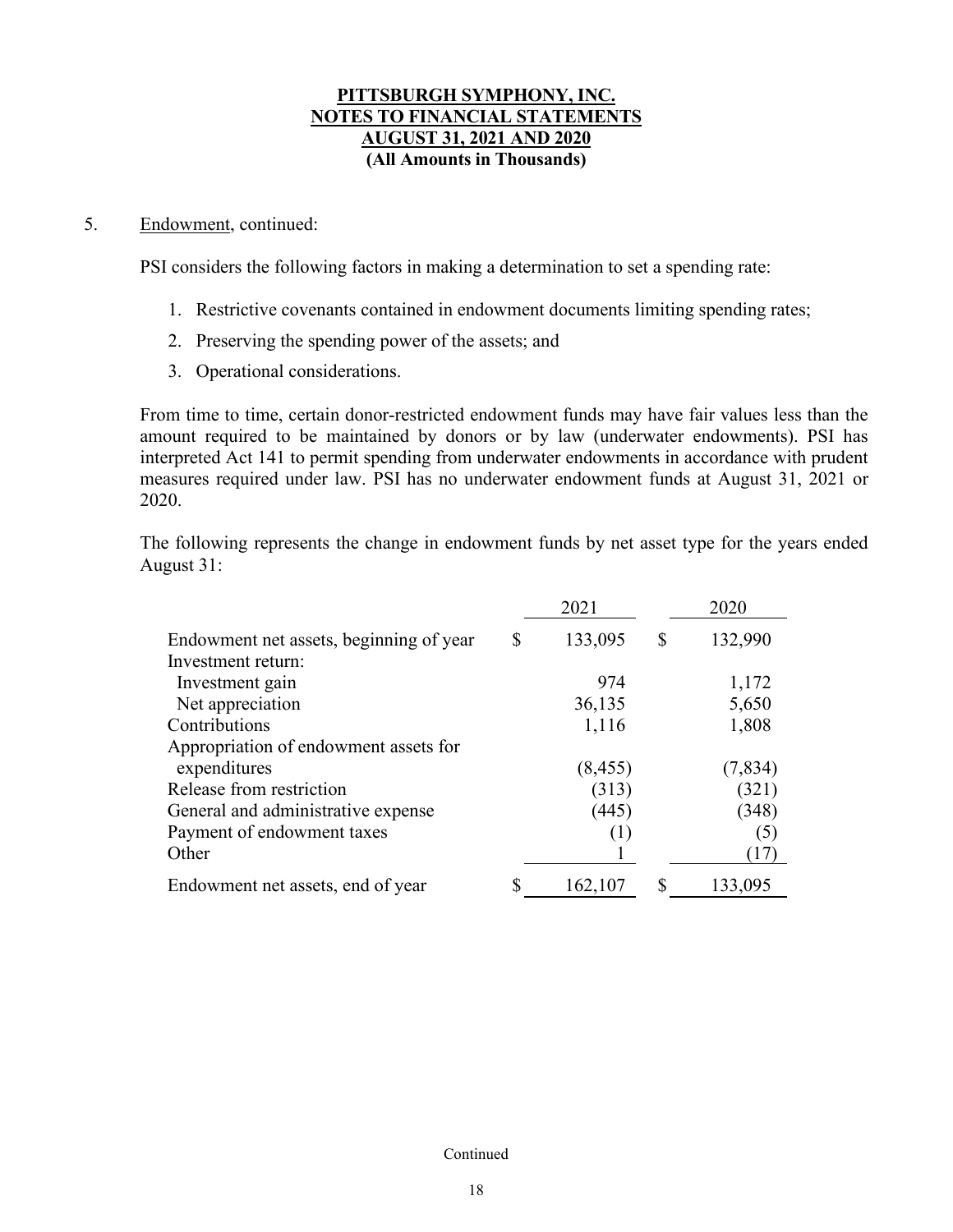#### 5. Endowment, continued:

PSI has adopted investment and spending policies for endowment assets that are designed to provide a stream of funding for programs and initiatives supported by the endowment. Policies are also intended to protect the integrity of assets and achieve the optimal return possible within specified risk parameters. Endowment assets include those assets of donor-restricted funds that the organization must hold in perpetuity or for a donor-specified period. Under this policy, endowment assets are invested in a manner intended to produce results that exceed the price and yield results of market indices, which are weighted to equal the allocation target for each broad asset category.

To satisfy its long-term rate-of-return objectives, PSI relies on a total return strategy in which investment returns are achieved through both capital appreciation (realized and unrealized) and current yield (interest and dividends). PSI targets a diversified asset allocation, which features a material commitment to equities and alternative investments and allows for broad diversification both within and outside the equity markets to permit the endowment to attain its overall return objectives while taking current market conditions into account.

In 2021 and 2020, the spendable return totaled 7.0% and 6.6% or \$8,455 and \$7,834, respectively. This spending policy is consistent with the Commonwealth of Pennsylvania's guidelines and with PSI's objective to maintain the purchasing power of the endowment assets held in perpetuity, as well as to provide additional real growth through new gifts and investment return.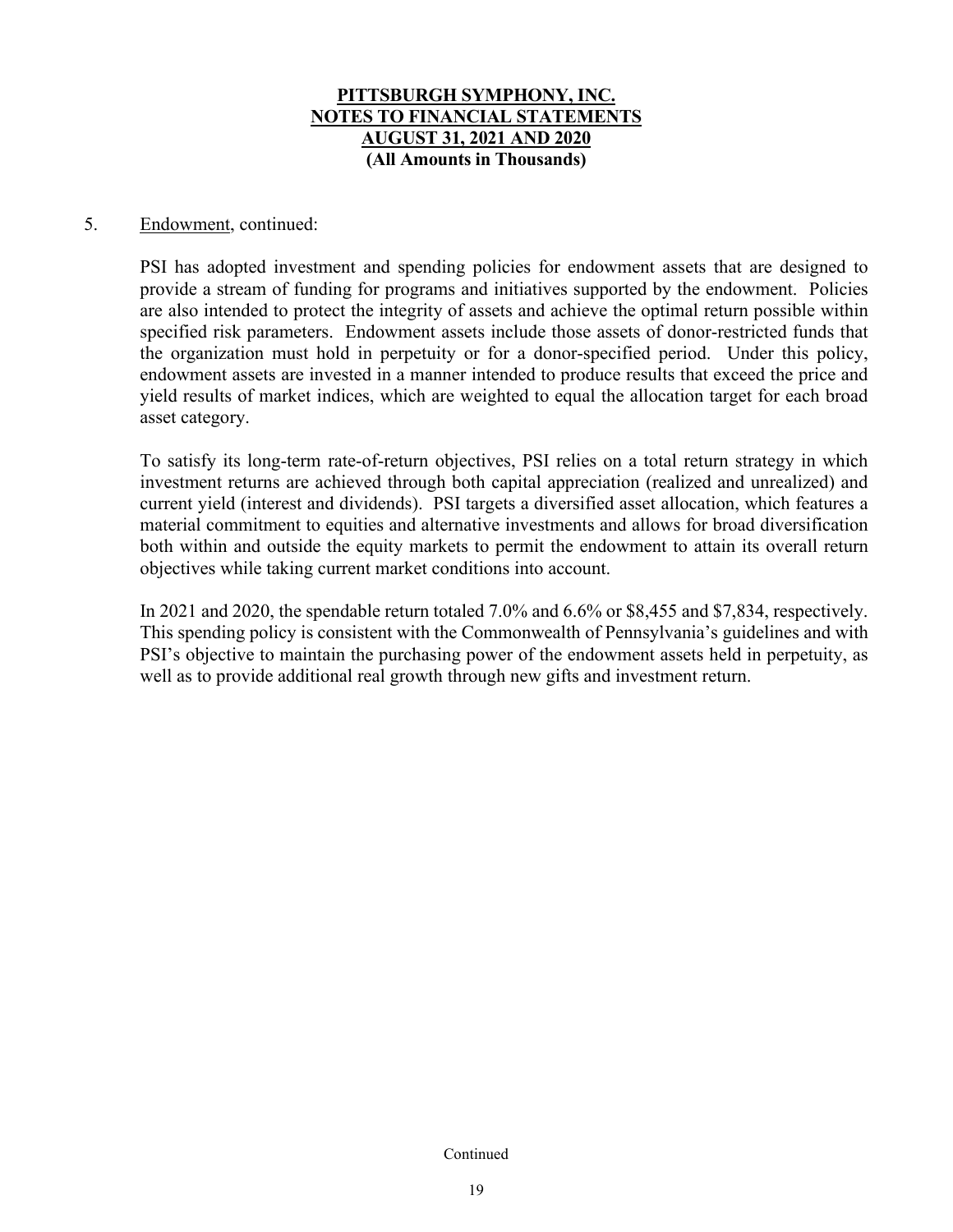#### 6. Fair Value Measurement:

PSI applies provisions of the Codification topic Fair Value Measurement, which defines fair value as the price that would be received to sell an asset or liability (i.e., exit price) in an orderly transaction between market participants at the measurement date. Fair Value Measurement requires disclosures that categorize assets and liabilities measured at fair value into one of three different levels depending on the assumptions (i.e., inputs) used in the valuation. Level 1 provides the most reliable measure of fair value, while Level 3 generally requires significant management judgment. Financial assets and liabilities are classified in their entirety based on the lowest level of input significant to the fair value measurement. Fair value measurement fair value hierarchy is defined as follows:

Level 1 - Valuations are based on unadjusted quoted prices in an active market for identical assets or liabilities.

Level 2 - Valuations are based on quoted prices for similar assets or liabilities in active markets, or quoted prices in markets that are not active for which significant inputs are observable, either directly or indirectly.

Level 3 - Valuations are based on prices or valuation techniques that require inputs that are both unobservable and significant to the overall fair value measurement. Inputs reflect management's best estimate of what market participants would use in valuing the asset or liability at the measurement date.

PSI's financial instruments consist primarily of cash and cash equivalents, accounts and interest receivable, notes receivable, capital pledges, grants and contributions receivable, investments, assets held in trust by others, accounts payable and accrued expenses and line of credit and notes payable.

Following is a description of the valuation methodologies used for assets measured at fair value. There have been no changes in the methodologies used at August 31, 2021 and 2020.

The carrying amount of cash and cash equivalents, accounts and interest receivable, notes receivable and accounts payable and accrued expenses approximates their fair value due to the short-term nature of such instruments.

The carrying value of PSI's line of credit and notes payable approximates fair value at August 31, 2021 and 2020, since the interest rates are either market-based and are generally adjusted periodically or represent rates that PSI would be able to obtain in the current market.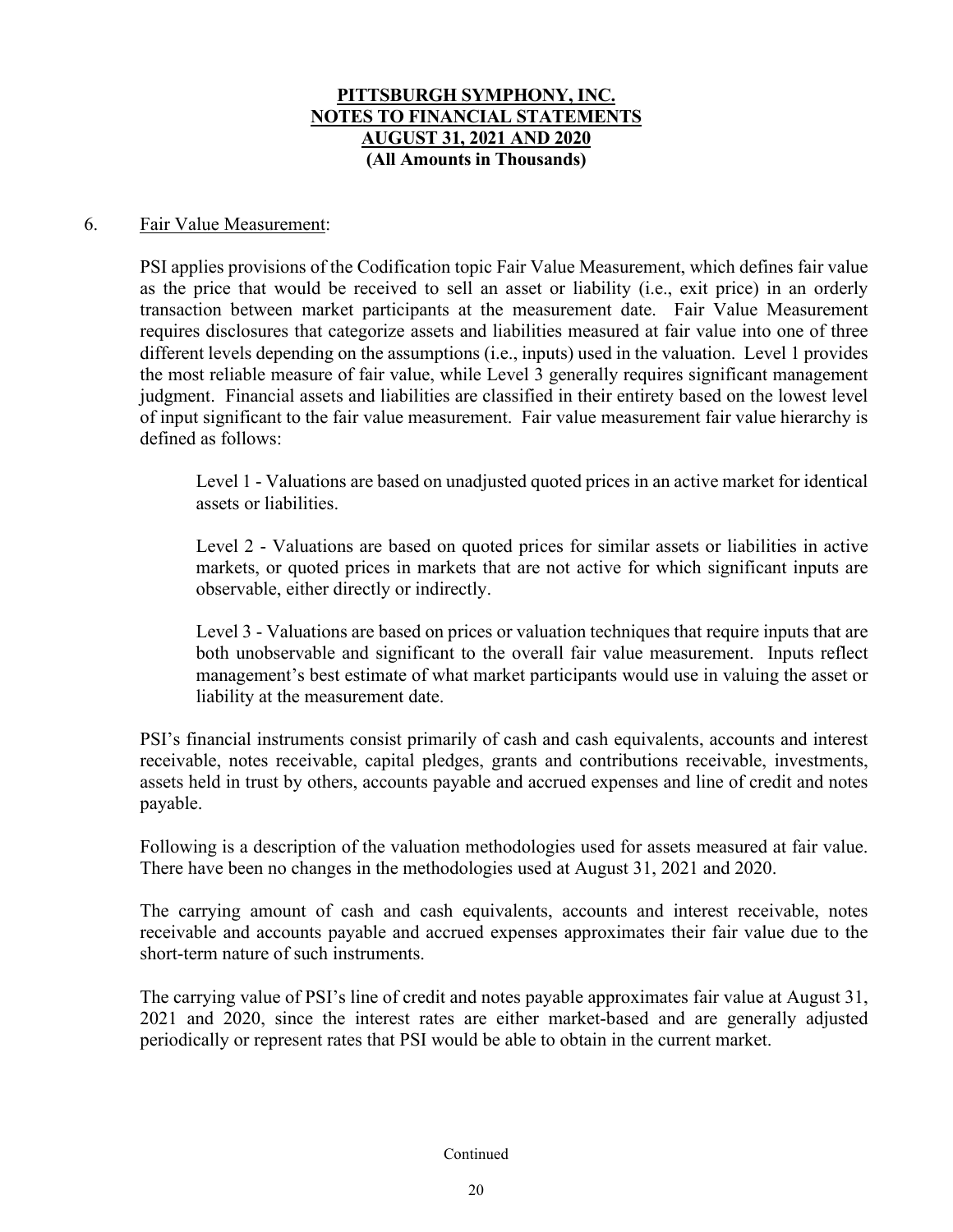#### 6. Fair Value Measurement, continued:

The methods for valuing PSI's investments, by significant category, are as follows:

Temporary Investments - Consist primarily of cash and cash equivalents.

Common Stocks - Valued at the daily closing price reported on the active market on which the individual securities are traded.

Domestic Equity and International Equity Mutual Funds - Valued at the daily closing price as reported by the fund. Mutual funds held by PSI are open-end mutual funds that are registered with the Securities and Exchange Commission. These funds are required to publish their daily NAV and to transact at that price. Mutual funds held by PSI are deemed to be actively traded.

Fixed-Income Instruments and Real Estate and Other Limited Partnerships - The fair value of investments measured at NAV includes investments in limited partnerships. As a practical expedient, the PSI relies on the NAV of certain investments in limited partnerships as their fair value. The NAVs that have been provided by the investment manager are derived from the fair values of the underlying investments as of the reporting date.

The amounts of PSI's assets carried at fair value according to the fair value hierarchy at August 31 are as follows:

|                                      | 2021         |         |    |         |              |         |
|--------------------------------------|--------------|---------|----|---------|--------------|---------|
|                                      | Level 1      | Level 2 |    | Level 3 |              | Total   |
| <b>ASSETS:</b>                       |              |         |    |         |              |         |
| Investments:                         |              |         |    |         |              |         |
| Temporary investments                | \$<br>12,958 |         |    |         | $\mathbb{S}$ | 12,958  |
| Common stocks                        | 48,049       |         |    |         |              | 48,049  |
| Domestic equity mutual funds         | 8,164        |         |    |         |              | 8,164   |
| International equity mutual funds    | 25,812       |         |    |         |              | 25,812  |
| Assets held in trust by others       |              |         | \$ | 4,831   |              | 4,831   |
| Endowment assets in hierarchy        | 94,983       |         | \$ | 4,831   |              | 99,814  |
| Fixed-income instruments (a)         |              |         |    |         |              | 14,256  |
| Real estate limited partnerships (a) |              |         |    |         |              | 8,172   |
| Other limited partnerships (a)       |              |         |    |         |              | 45,206  |
| Total fair value of assets           |              |         |    |         | \$           | 167,448 |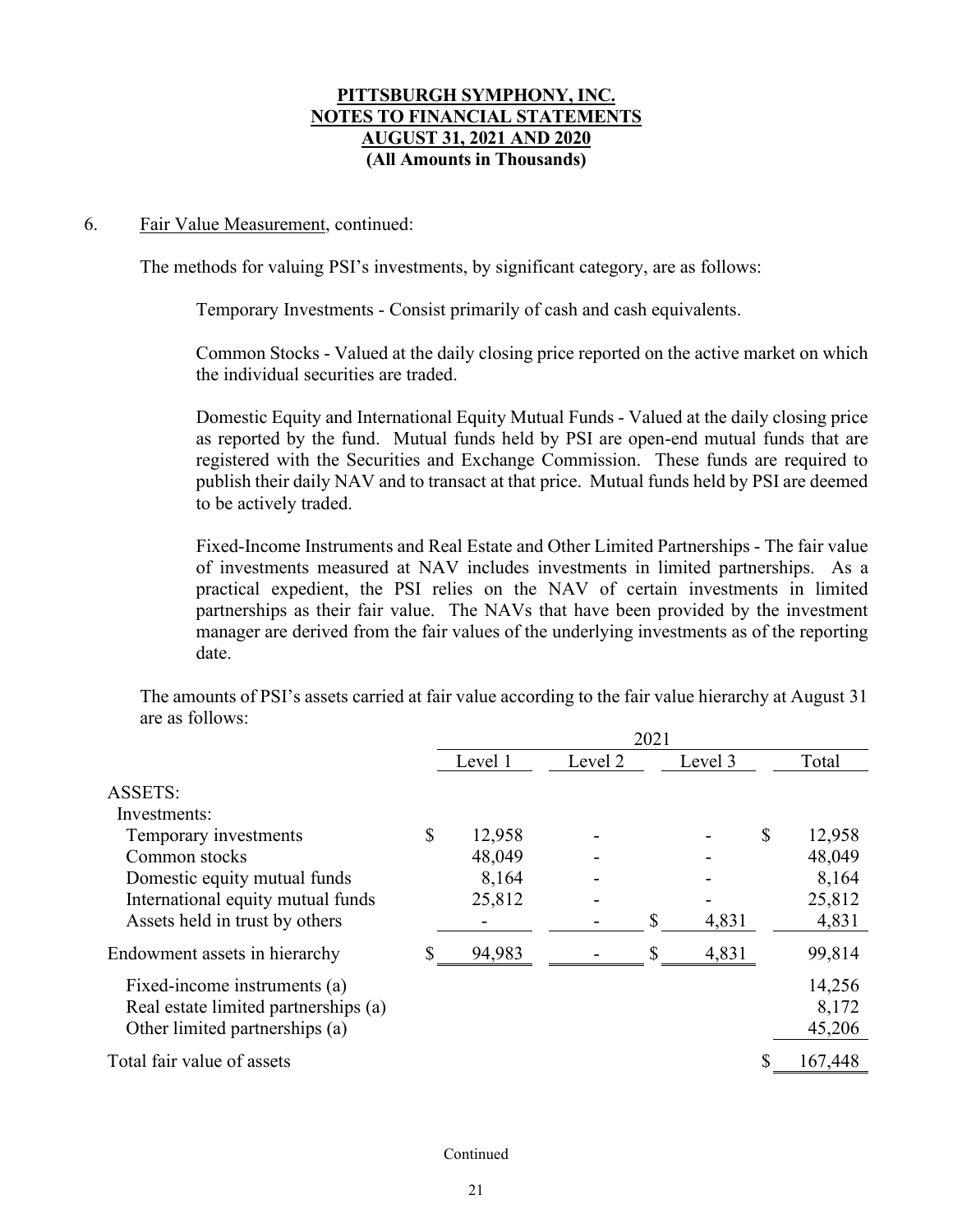#### 6. Fair Value Measurement, continued:

|                                      | 2020         |         |    |         |    |         |
|--------------------------------------|--------------|---------|----|---------|----|---------|
|                                      | Level 1      | Level 2 |    | Level 3 |    | Total   |
| <b>ASSETS:</b>                       |              |         |    |         |    |         |
| Investments:                         |              |         |    |         |    |         |
| Temporary investments                | \$<br>16,784 |         |    |         | \$ | 16,784  |
| Common stocks                        | 23,953       |         |    |         |    | 23,953  |
| Domestic equity mutual funds         | 6,178        |         |    |         |    | 6,178   |
| International equity mutual funds    | 18,207       |         |    |         |    | 18,207  |
| Assets held in trust by others       |              |         | \$ | 4,078   |    | 4,078   |
| Endowment assets in hierarchy        | 65,122       |         | \$ | 4,078   |    | 69,200  |
| Fixed-income instruments (a)         |              |         |    |         |    | 9,418   |
| Real estate limited partnerships (a) |              |         |    |         |    | 7,609   |
| Other limited partnerships (a)       |              |         |    |         |    | 48,197  |
| Total fair value of assets           |              |         |    |         |    | 134,424 |

(a) In accordance with Codification Subtopic 820-10, certain investments measured at NAV per share (or its equivalent) as a practical expedient have not been classified in the fair value hierarchy. Fair value amounts presented in this table are intended to permit reconciliation of fair value hierarchy line items presented in the statements of financial position.

The following redemption table clarifies the nature and risk of PSI's investments and liquidity for investments, including alternative investments, measured using NAV.

|                                            |              | Fair Value    |         |               | Unfunded<br>Commitments | Redemption        | Redemption<br>Notice |
|--------------------------------------------|--------------|---------------|---------|---------------|-------------------------|-------------------|----------------------|
| Category                                   | 8/31/21      |               | 8/31/20 |               | At 8/31/21              | Frequency         | Period               |
| Real estate limited                        |              |               |         |               |                         | None              |                      |
| partnerships (b)<br>Other limited          | \$<br>8,172  | $\mathcal{S}$ | 7,609   | <sup>\$</sup> | 1,006                   | permitted<br>None | N/A                  |
| partnerships (c)<br>Funds held in trust by | 45,206       |               | 48,197  |               | 5,233                   | permitted<br>None | N/A                  |
| others $(d)$<br>Fixed-income               | 4,831        |               | 4,078   |               |                         | permitted         | N/A                  |
| instruments (e)                            | 14,256       |               | 9,418   |               |                         | Monthly           | $40-60$ days         |
|                                            | \$<br>72,465 | \$            | 69,302  | S             | 6,239                   |                   |                      |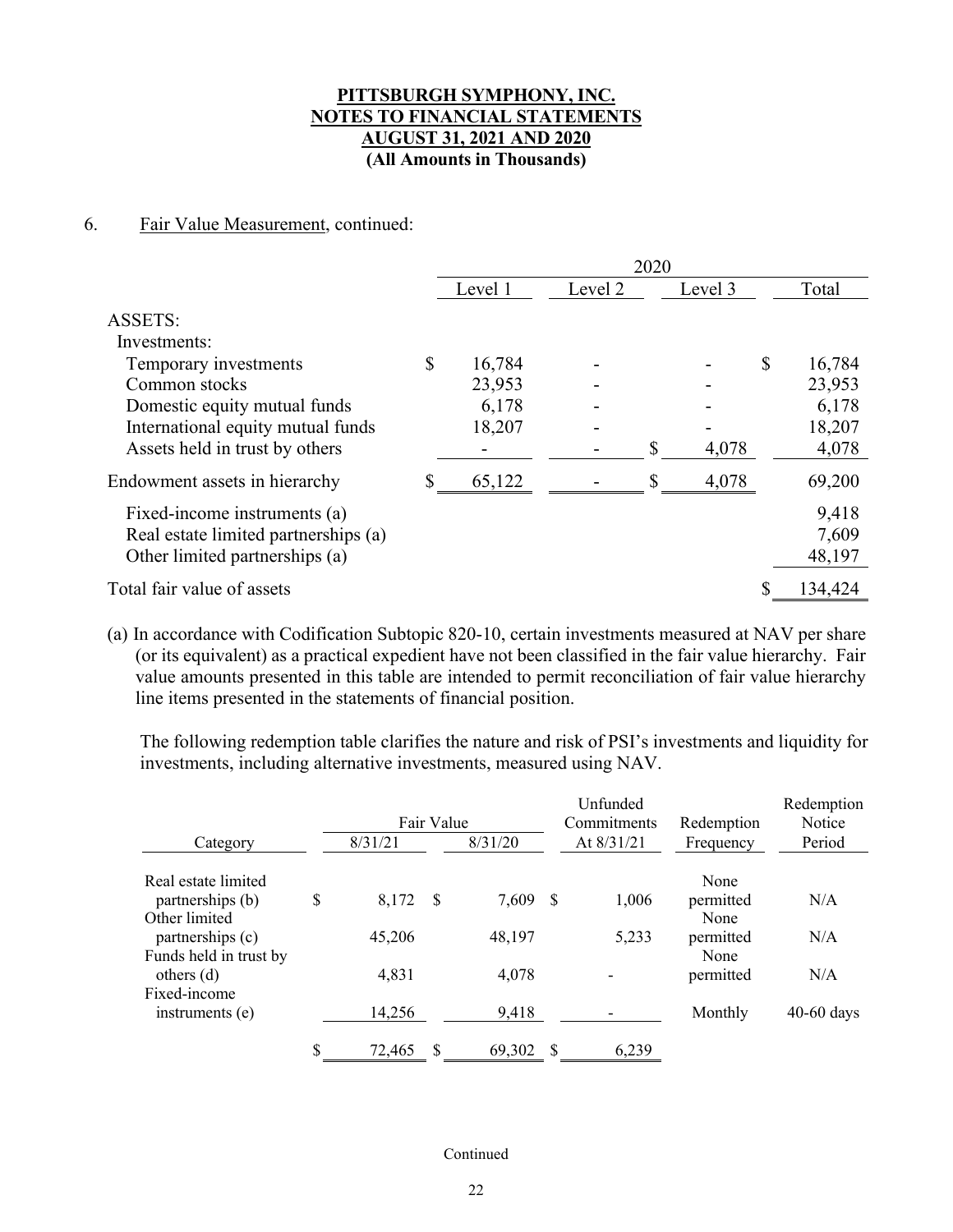### 6. Fair Value Measurement, continued:

Investment strategies employed by the funds listed above are as follows:

- (b) The investment objective is to focus on both opportunistic and high-quality assets while working with local operating partners to source deals and correct asset underperformance.
- (c) This fund category contains distressed debt, hedge, private equity, venture capital, international equity and natural resource funds from multiple investment companies.
- (d) These funds represent two actively managed portfolios trusts, managed in perpetuity, containing readily tradable securities through public exchanges.
- (e) This fund category objective is to generate superior risk-adjusted returns by investing in short-term corporate debt securities, including convertible and nonconvertible bonds issued by U.S. and non-U.S. companies.

PSI does significant due diligence work before investing in any asset class and actively monitors investment performance of all its assets on a quarterly basis.

### 7. Assets Held in Trust by Others:

The McKelvy and the Pickens Trusts are perpetual trusts created by donors under individual trust agreements, which are managed by a national bank's trust department. PSI records its proportionate share of the assets on its statements of financial position at fair market value. The fair market value of assets held in trust by others was \$4,831 and \$4,078 at August 31, 2021 and 2020, respectively. The trustees of both the McKelvy and Pickens Trusts have elected to adopt a 4.0% payout rate under Act 141 for both 2021 and 2020. PSI will receive a 25% share from the McKelvy Trust and a 33% share from the Pickens Trust. The remainder of the payout is distributed to other named beneficiaries.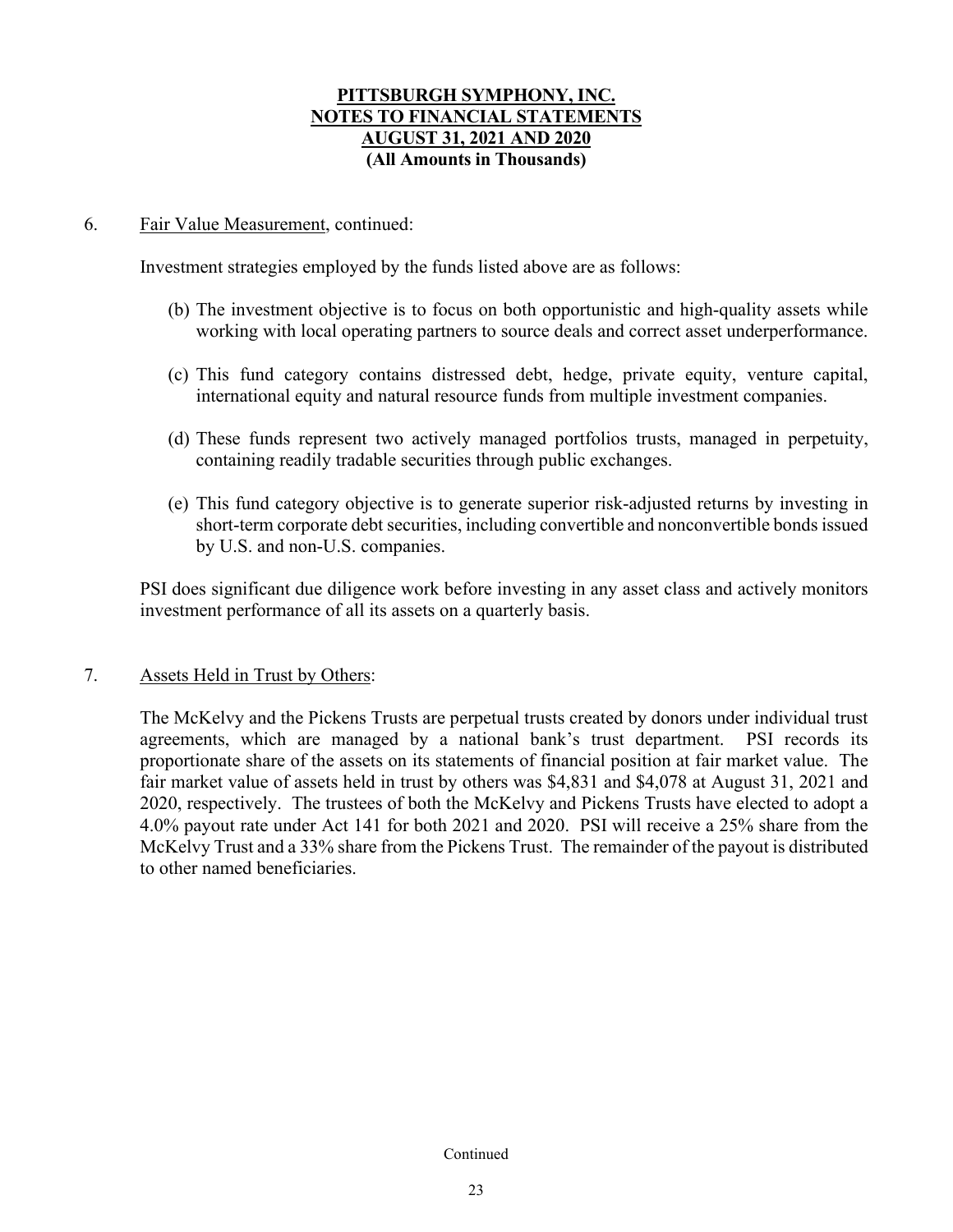# 8. Net Assets With Donor Restrictions:

Net assets with donor restrictions at August 31 are composed of the following:

|                                               | 2021          |              | 2020    |
|-----------------------------------------------|---------------|--------------|---------|
| Subject to expenditure for specified purpose: |               |              |         |
| Programming                                   | \$<br>1,028   | $\mathbb{S}$ | 1,058   |
| Capital                                       | 4,576         |              | 4,454   |
| Touring                                       | 314           |              |         |
| Pension                                       | 5,398         |              | 11,375  |
|                                               | 11,316        |              | 16,887  |
| Subject to the passage of time:               |               |              |         |
| Promises to give that are unavailable for     |               |              |         |
| expenditure until due                         | 6,181         |              | 7,700   |
| Maintained in perpetuity:                     |               |              |         |
| <b>General Endowment</b>                      | 147,319       |              | 119,456 |
| The Pittsburgh Symphony 1963 Endowment        | 11,179        |              | 9,399   |
| Major Campaign Pledges                        | 3,711         |              | 4,342   |
| <b>Bessie Morrison McKelvy Trust</b>          | 3,940         |              | 3,318   |
| Pauline Beemer Pickens Trust                  | 891           |              | 760     |
| Morrison Fine String Instrument Loan Fund     | 254           |              | 254     |
| <b>Instrument Loan Fund</b>                   | 83            |              | 83      |
|                                               | 167,377       |              | 137,612 |
|                                               | \$<br>184,874 | \$           | 162,199 |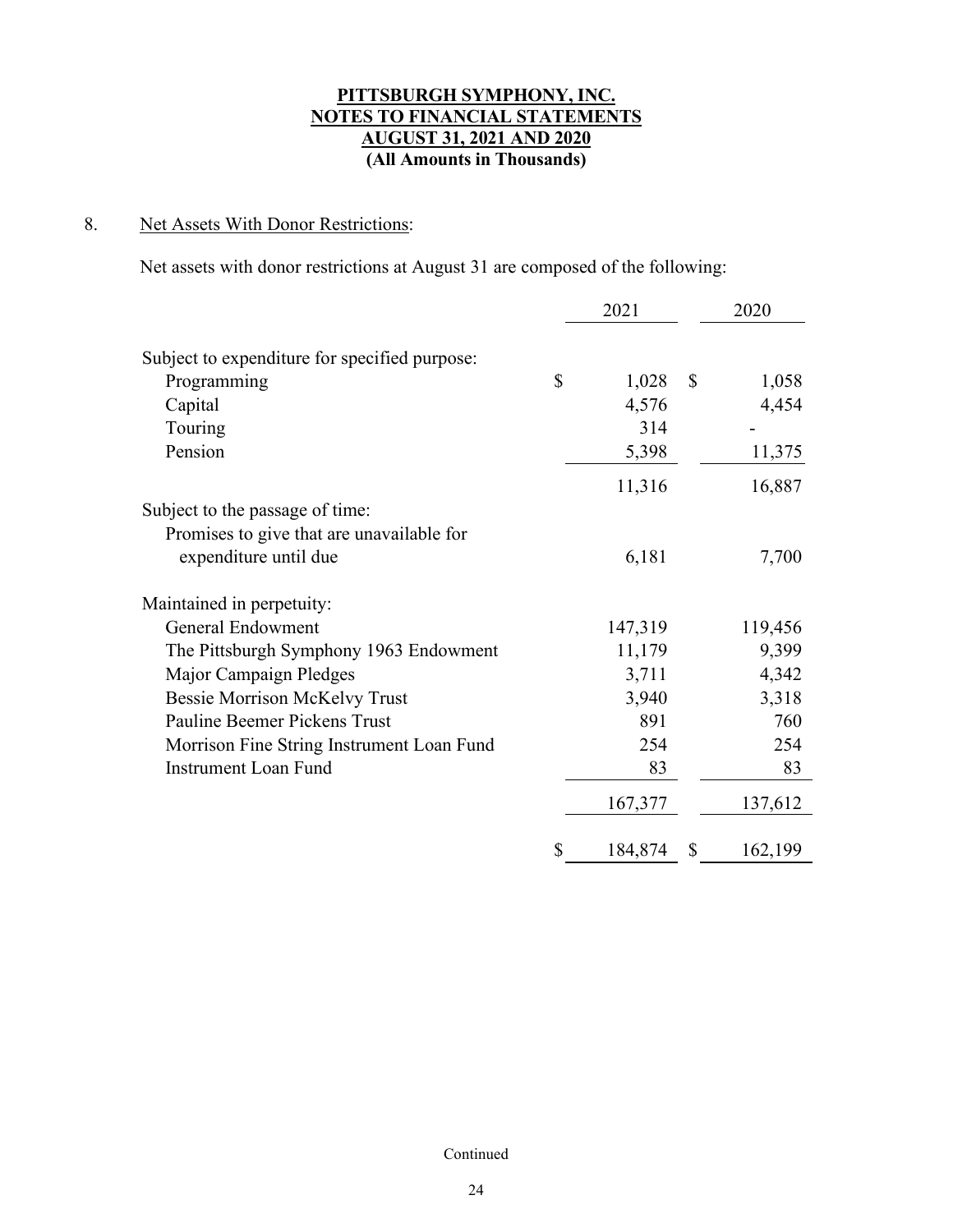#### 8. Net Assets With Donor Restrictions, continued:

Net assets were released from donor restrictions during the years ended August 31 by incurring expenses satisfying the restricted purposes, passage of time or by occurrence of other events specified by donors and grantors, as follows:

|                                       | 2021         |   | 2020  |
|---------------------------------------|--------------|---|-------|
| Purpose of restrictions accomplished: |              |   |       |
| Future periods                        | \$<br>9,986  | S | 3,002 |
| Programming                           | 530          |   | 601   |
| Capital                               | 338          |   |       |
| Hillman touring                       |              |   | 281   |
| Endowment                             | 178          |   | 499   |
|                                       | \$<br>11,032 |   | 4,383 |

Assets of the General Endowment include various restricted funds to be maintained in perpetuity such as the Repair and Maintenance Fund, the Endowed Chairs, and the Education and Outreach Fund.

The Pittsburgh Symphony Endowment established in 1963 (1963) is a perpetual trust created by donors under an individual trust agreement. The 1963 endowment assets are managed by PSI together with other restricted and operating reserve assets. PSI receives only interest and dividends from the 1963 endowment.

The Morrison Fine String Instrument Loan Fund and the Instrument Loan Fund represent contributions received to provide interest-free and low-interest loans to the musicians of PSI to assist them in purchasing musical instruments. Loans outstanding are included in notes receivable on the accompanying statements of financial position.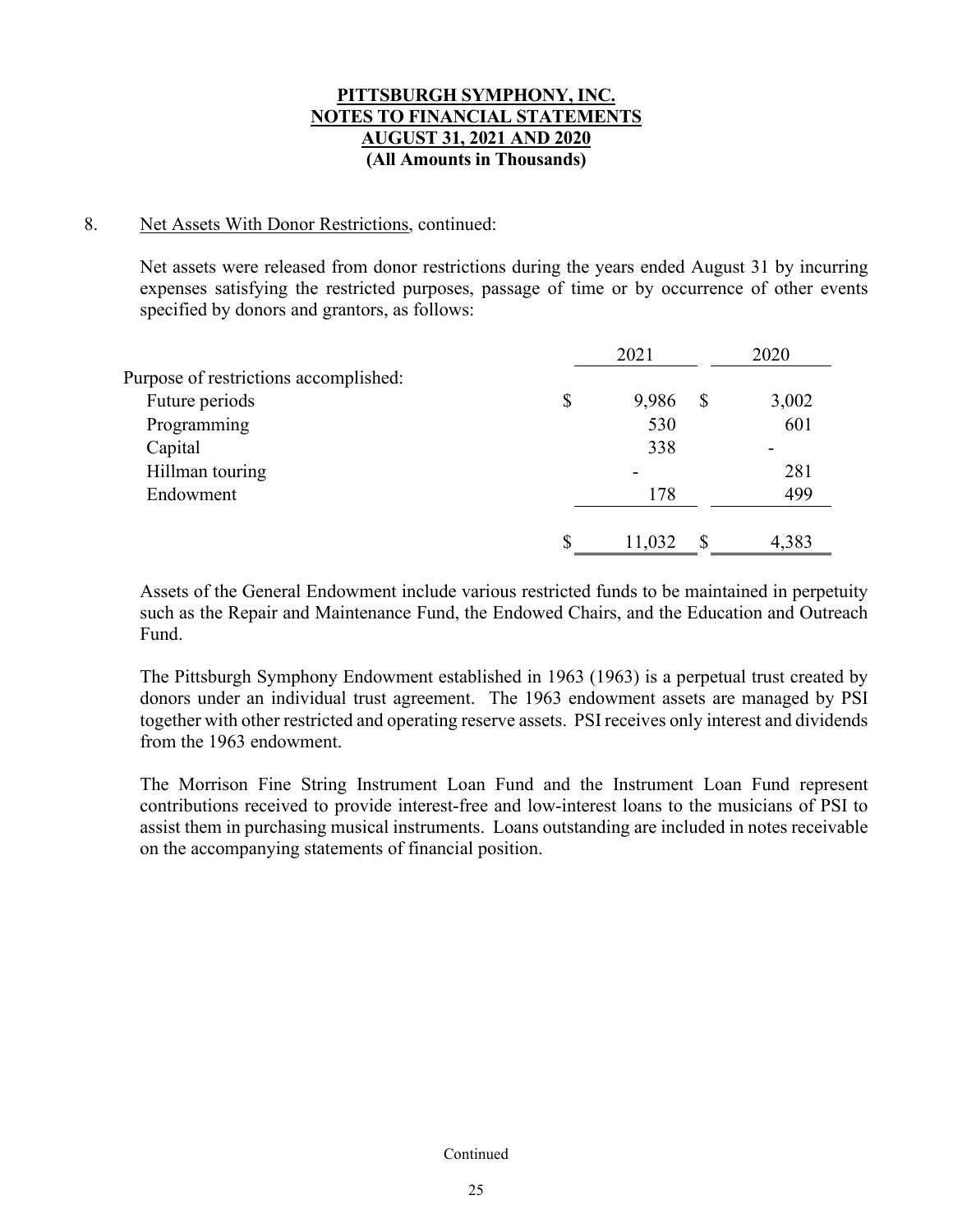#### 9. Property and Equipment:

Property and equipment, stated at cost, consisted of the following major classes of assets at August 31:

|                                             | 2021        |    | 2020   |
|---------------------------------------------|-------------|----|--------|
| Office equipment and furniture and fixtures | \$<br>2,555 | \$ | 2,018  |
| Musical and concert equipment               | 1,146       |    | 1,146  |
| Original site and building                  | 907         |    | 907    |
| Site improvements                           | 43,368      |    | 43,302 |
|                                             | 47,976      |    | 47,373 |
| Less - Accumulated depreciation             | 36,182      |    | 35,117 |
|                                             | 11,794      |    | 12,256 |
| Construction-in-process                     | 3,227       |    | 409    |
|                                             | 15,021      | S  | 12,665 |

The construction-in-process at August 31, 2021 and 2020 relates to a multi-year project for renovations to Heinz Hall.

#### 10. Pension Plans:

PSI has two noncontributory defined benefit pension plans, both of which were frozen as of August 31, 2019. Accordingly, the plans were not available to new entrants, and no new benefit accruals were earned after August 31, 2019. The Musicians' Defined Benefit Pension Plan covered musicians hired on or before March 1, 2011, who had more than five years of service as of September 5, 2011. The Staff Defined Benefit Pension Plan covered substantially all staff hired before August 31, 2019. The plans were replaced by two defined contribution plans. Terms of the musician's contract stipulate that all musicians are enrolled in a defined contribution plan at 8% of the musicians' base scale wage. PSI makes supplemental retirement contributions to those musicians most affected by the pension plan freeze. The staff defined contribution plan provides staff with a dollar-for-dollar employer match for employee contributions to the plan, up to 4% of salary. PSI makes supplemental retirement contributions to those staff most affected by the pension plan freeze.

Participant benefits from the defined benefit pension plans were earned based on salary levels and years of service. Though the plans are frozen and no new benefits are earned, the plans continue to be affected by changes in interest rates, updates to actuarial mortality tables and market returns. Contributions to the pension plans are made to pension trusts administered by PSI. PSI's funding policy for the plans is to make contributions determined by management at or between the maximum and minimum amounts as required by applicable regulations.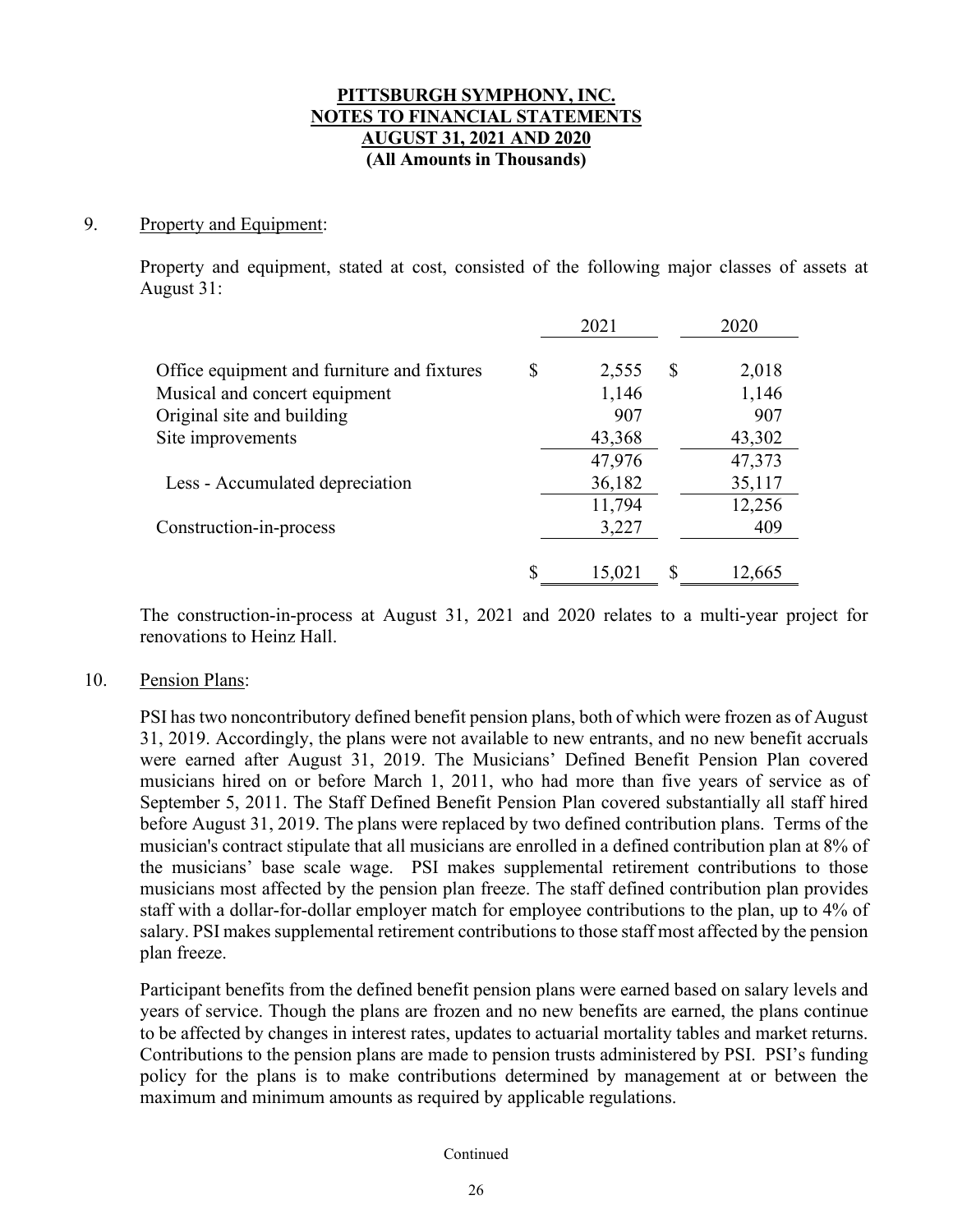### 10. Pension Plans, continued:

The Musicians' and Staff Defined Benefit Pension Plans contain 59 and 50 active participants, respectively, as of September 1, 2021.

The following sets forth the plans' funded status at August 31:

|                                                     | Musician Plan |    |           |    | <b>Staff Plan</b> |               |          | Total                     |           |              |           |
|-----------------------------------------------------|---------------|----|-----------|----|-------------------|---------------|----------|---------------------------|-----------|--------------|-----------|
|                                                     | 2021          |    | 2020      |    | 2021              |               | 2020     |                           | 2021      |              | 2020      |
| Accumulated benefit<br>obligation                   | \$<br>44,357  | \$ | 45,157    | \$ | 18,178            | \$            | 17,912   | $\boldsymbol{\mathsf{S}}$ | 62,535    | \$           | 63,069    |
| Plan assets at fair value,<br>primarily invested in |               |    |           |    |                   |               |          |                           |           |              |           |
| equity securities                                   | \$<br>32,583  | \$ | 27,054    | \$ | 14,036            | $\mathcal{S}$ | 11,063   | \$                        | 46,619    | \$           | 38,117    |
| Projected benefit                                   |               |    |           |    |                   |               |          |                           |           |              |           |
| obligation                                          | (44, 357)     |    | (45, 157) |    | (18, 178)         |               | (17,912) |                           | (62, 535) |              | (63,069)  |
| Total funded position                               | (11, 774)     | S  | (18, 103) | -S | (4,142)           | \$            | (6, 849) | <sup>S</sup>              | (15,916)  | <sup>S</sup> | (24, 952) |

Included in net deficit without donor restrictions at August 31 are:

|                | Musician Plan |  |        | <b>Staff Plan</b> |  |       |  | Total  |  |        |  |
|----------------|---------------|--|--------|-------------------|--|-------|--|--------|--|--------|--|
|                | 202           |  | 2020   | 2021              |  | 2020  |  | 2021   |  | 2020   |  |
| Unrecognized   |               |  |        |                   |  |       |  |        |  |        |  |
| actuarial loss | 20,912        |  | 24,198 | 5,765             |  | 6,525 |  | 26,677 |  | 30,723 |  |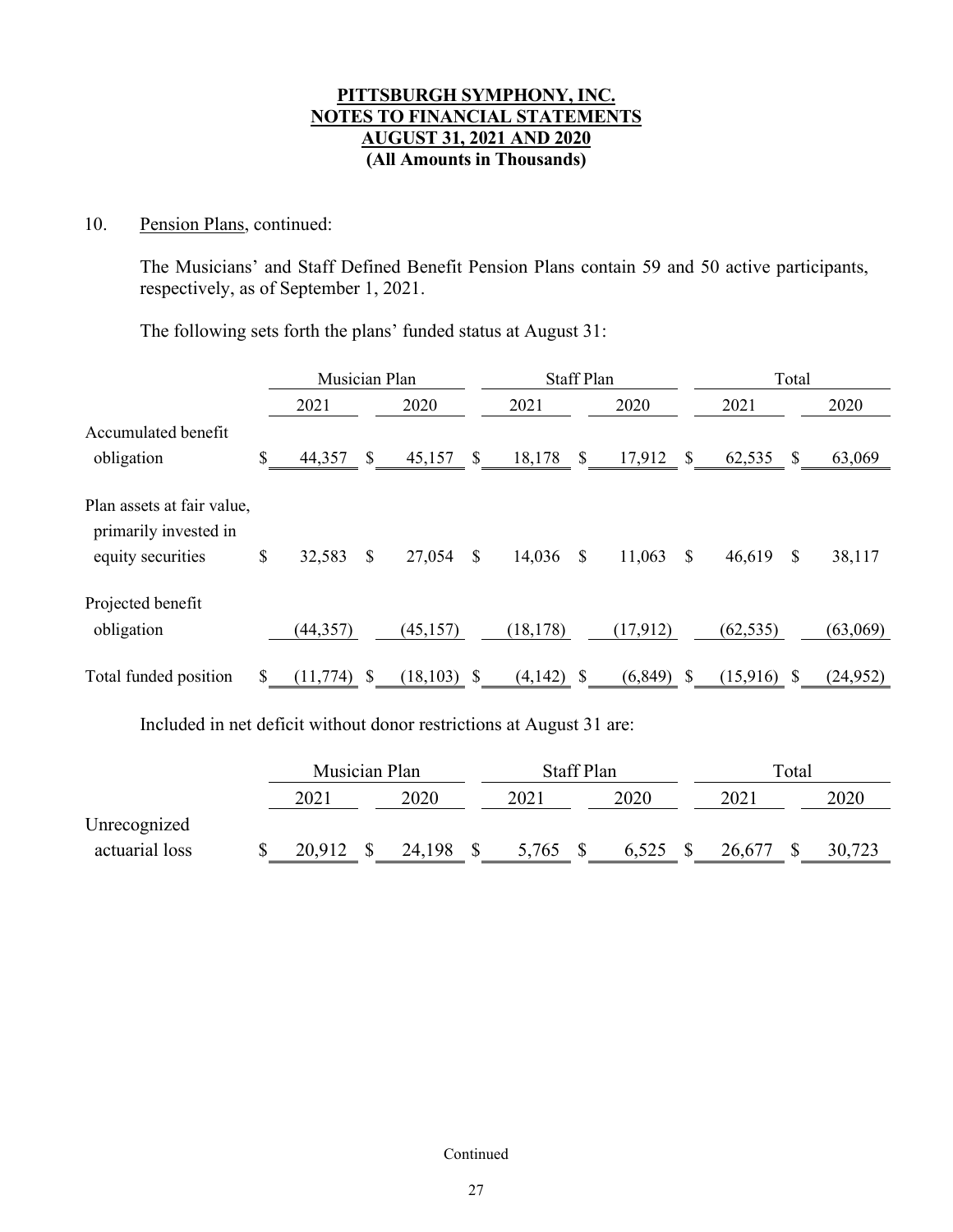#### 10. Pension Plans, continued:

The components of the net periodic benefit cost for the years ended August 31 are as follows:

|                            | Musician Plan |               |         |              | <b>Staff Plan</b>        |       |               | Total    |      |         |  |
|----------------------------|---------------|---------------|---------|--------------|--------------------------|-------|---------------|----------|------|---------|--|
|                            | 2021          |               | 2020    |              | 2021                     | 2020  |               | 2021     |      | 2020    |  |
| Interest cost              | \$<br>927     | \$            | 1,189   | $\mathbf{s}$ | 417<br>$\mathbb{S}$      | 492   | $\mathcal{S}$ | 1,344    | - \$ | 1,681   |  |
| Expected return on plan    |               |               |         |              |                          |       |               |          |      |         |  |
| assets                     | (1,753)       |               | (1,621) |              | (715)                    | (660) |               | (2, 468) |      | (2,281) |  |
| Recognized loss due to     |               |               |         |              |                          |       |               |          |      |         |  |
| settlements                | 492           |               |         |              | $\overline{\phantom{0}}$ |       |               | 492      |      |         |  |
| Recognized actuarial       |               |               |         |              |                          |       |               |          |      |         |  |
| loss                       | 828           |               | 827     |              | 150                      | 144   |               | 978      |      | 971     |  |
| Total net periodic benefit |               |               |         |              |                          |       |               |          |      |         |  |
| cost                       | \$<br>494     | <sup>\$</sup> | 395     | S            | (148)<br>- \$            | (24)  | -S            | 346      | - \$ | 371     |  |

The aggregated amount expected to be recognized in net periodic benefit cost during the period ending August 31, 2022 is (\$701).

Weighted average assumptions used to determine net periodic benefit cost for the plan as of August 31 were as follows:

|                                | Musician Plan |        | <b>Staff Plan</b> |           |
|--------------------------------|---------------|--------|-------------------|-----------|
|                                | 2021          | 2020   | 2021              | 2020      |
| Discount rate                  | $2.76\%$      | 2.81 % | 2.93 $\%$         | 3.03 $\%$ |
| Expected return on plan assets | 6.25          | 6.50   | 6.25              | 6.50      |

The long-term expected annual rate-of-return objective is based on a target asset allocation of 60% equity and 40% fixed income.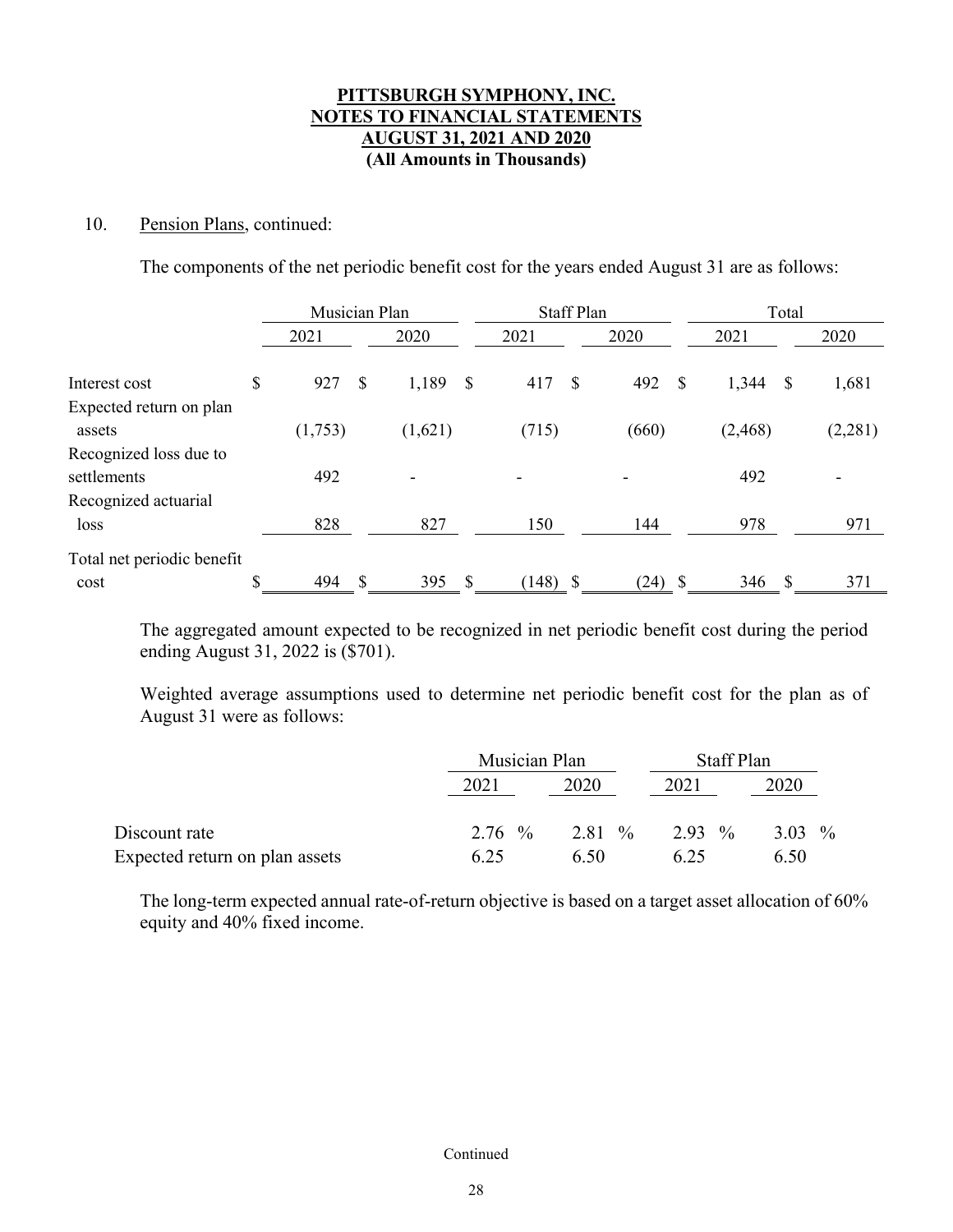#### 10. Pension Plans, continued:

The primary investment objective for the plans' assets is preservation of capital. The second major objective is capital appreciation to ensure that inflation does not erode the real purchasing power of the assets in the plans.

Plans asset allocations at August 31, by asset category, are as follows:

|                                 | Musician Plan |         | <b>Staff Plan</b> |             |
|---------------------------------|---------------|---------|-------------------|-------------|
|                                 | 2021          | 2020    | 2021              | 2020        |
| <b>Asset Category:</b>          |               |         |                   |             |
| Registered investment companies | 79 %          | 80 %    | $77 \frac{9}{6}$  | 83 %        |
| Corporate bonds                 |               | 13      | 4                 | 12          |
| U.S. government and agency      |               |         |                   |             |
| securities                      | 6             |         | 5                 |             |
| Cash and other                  | 8             |         | 14                |             |
| Total                           | $100\%$       | $100\%$ | $100\%$           | $\%$<br>100 |

The following section describes the valuation methodologies used to measure the fair value of pension plan assets, including an indication of the level in the fair value hierarchy in which each type of asset is generally classified.

The fair value of investments categorized as Level 1 includes investments in cash and cash equivalents and registered investment companies, the fair values of which are based on quoted market prices for identical securities traded in active markets that are readily and regularly available to the plans.

The fair value of investments categorized as Level 2 includes investments in corporate bonds and U.S. government and agency securities. The fair values are modeled by external pricing vendors using estimated bid prices at which a dealer would pay for a security or, in limited cases, an internal trade price, used only when a more reliable price cannot be obtained.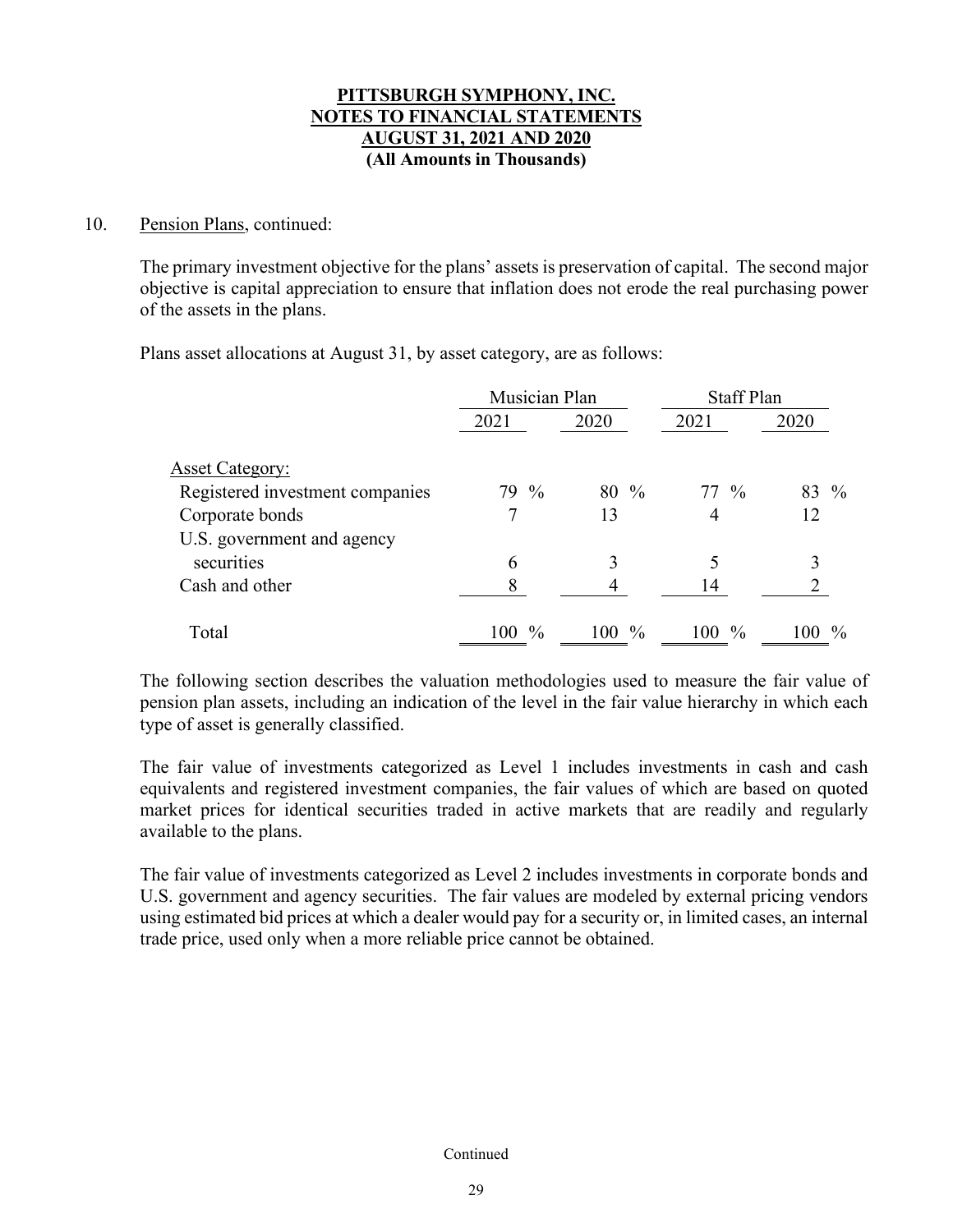#### 10. Pension Plans, continued:

The fair value of the financial assets comprising the plans' investments excluding accrued income, in the amount of \$19 and \$38, at August 31, respectively, is shown in the following table:

|                                                  |                         | 2021        |         |              |
|--------------------------------------------------|-------------------------|-------------|---------|--------------|
|                                                  | Level 1                 | Level 2     | Level 3 | Total        |
| Cash and cash equivalents                        | \$<br>4,560             |             |         | \$<br>4,560  |
| U.S. government and<br>agency securities         |                         | \$<br>2,565 |         | 2,565        |
| Corporate debt instruments                       |                         | 2,925       |         | 2,925        |
| Registered investment                            |                         |             |         |              |
| Companies                                        | 36,550                  |             |         | 36,550       |
|                                                  | \$<br>41,110 $\sqrt{s}$ | 5,490       |         | \$<br>46,600 |
|                                                  |                         | 2020        |         |              |
|                                                  | Level 1                 | Level 2     | Level 3 | Total        |
| Cash and cash equivalents<br>U.S. government and | \$<br>1,223             |             |         | \$<br>1,223  |
| agency securities                                |                         | \$<br>1,017 |         | 1,017        |
| Corporate debt instruments                       |                         | 4,943       |         | 4,943        |
| Registered investment                            |                         |             |         |              |
| Companies                                        | 30,896                  |             |         | 30,896       |
|                                                  | \$<br>32,119 \$         | 5,960       |         | \$<br>38,079 |

PSI made contributions to the plans and the plans paid benefits as follows during the years ended August 31:

|                           | Musician Plan |      |       |              |       | <b>Staff Plan</b> |      |     | Total |  |       |  |
|---------------------------|---------------|------|-------|--------------|-------|-------------------|------|-----|-------|--|-------|--|
|                           | 2021          |      | 2020  |              | 2021  |                   | 2020 |     | 2021  |  | 2020  |  |
| Employer<br>contributions | 3,538         | - \$ | 1,901 | <sup>S</sup> | 1,799 | - \$              | 550  | - S | 5,337 |  | 2,451 |  |
| Benefits paid             | 1,477         |      | 2,385 |              | 587   |                   | 549  |     | 2,064 |  | 2,934 |  |

PSI expects to make contributions to the Musician Plan and Staff Plan of \$1,380 and \$593, respectively, during the year ending August 31, 2022.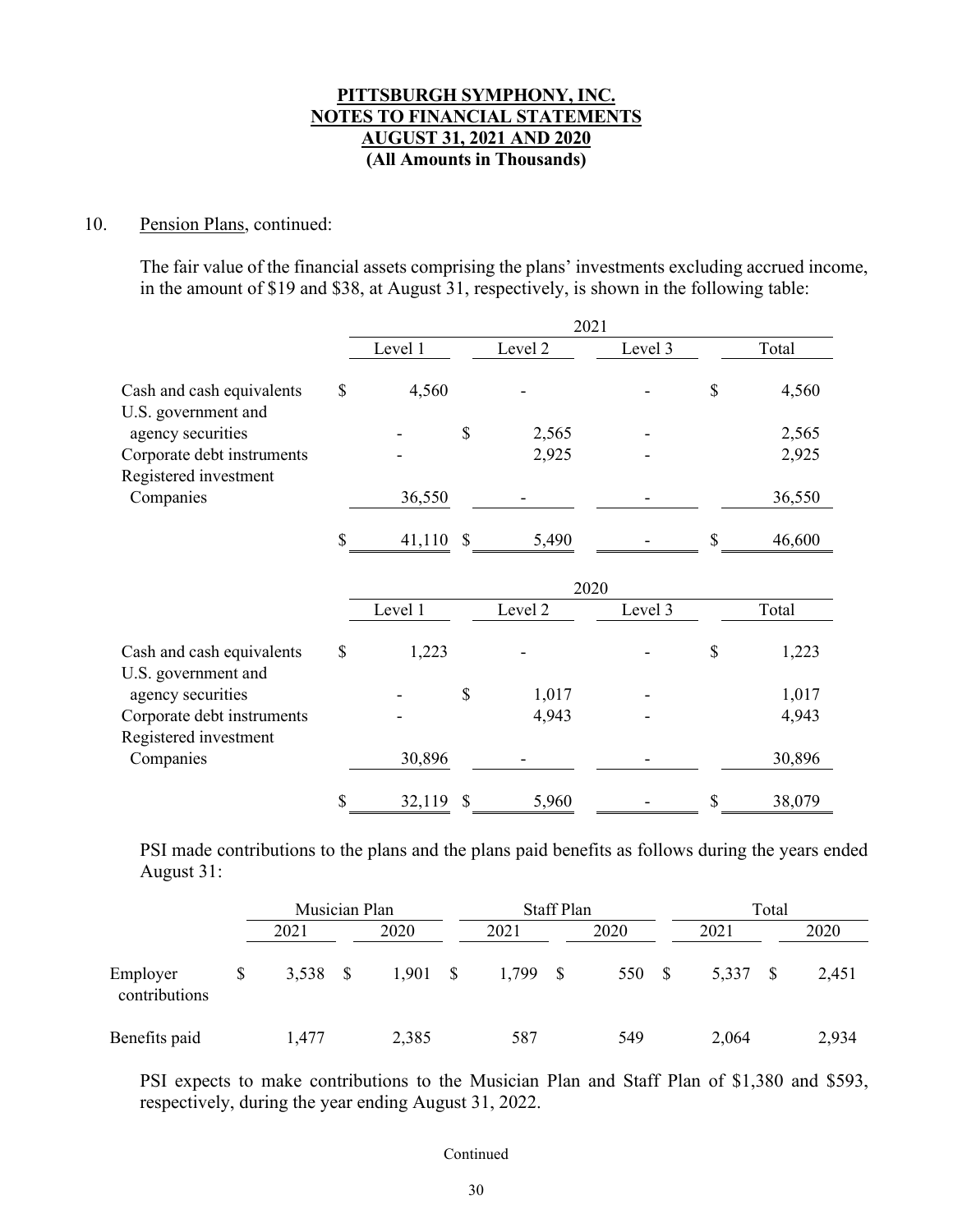#### 10. Pension Plans, continued:

The following pension benefit payments are expected to be paid:

| Fiscal Year | Musician Plan | <b>Staff Plan</b> | Total       |
|-------------|---------------|-------------------|-------------|
|             |               |                   |             |
| 2021-22     | \$<br>1,987   | \$<br>654         | \$<br>2,641 |
| 2022-23     | 2,041         | 670               | 2,711       |
| 2023-24     | 2,146         | 691               | 2,837       |
| 2024-25     | 2,348         | 716               | 3,064       |
| 2025-26     | 2,269         | 749               | 3,018       |
| 2027-2031   | 11,760        | 3,990             | 15,750      |

The following changes in plan assets and benefit obligations were recognized in net deficit without donor restrictions for the year ended August 31, 2021:

|                                                                           |    | Musician Plan      |   | <b>Staff Plan</b> |              | Total               |
|---------------------------------------------------------------------------|----|--------------------|---|-------------------|--------------|---------------------|
| Net actuarial gain<br>Recognized actuarial gain                           | \$ | (1,966)<br>(1,320) |   | (610)<br>(150)    | S            | (2,576)<br>(1, 470) |
| Total recognized in net<br>deficit without donor<br>restrictions for 2021 | S  | 3,286              | S | 760               | <sup>8</sup> | 4,046               |

The Musicians' Pension Plan experienced net actuarial gain of approximately \$1,966, which was generated due to investment return being approximately \$2,759 higher than expected, offset by a loss of approximately \$793 due to plan experience and a decrease in the discount rate. The Staff Pension Plan experienced net actuarial gain of approximately \$610, which was generated due to investment return being approximately \$1,046 higher than expected, offset by a loss of approximately \$436 due to plan experience and a decrease in the discount rate.

### 11. Federal Taxes on Income:

No provision for federal taxes on income has been included in the financial statements, since PSI qualifies as a tax-exempt organization, meeting the requirements of Section  $501(c)(3)$  of the Internal Revenue Code. PSI has not identified any material uncertain tax positions requiring an accrual or disclosure in the financial statements. PSI's policy is to accrue interest and penalties related to unrecognized tax benefits in general and administrative expenses. The statutory tax years of 2018, 2019 and 2020 remain open to examination.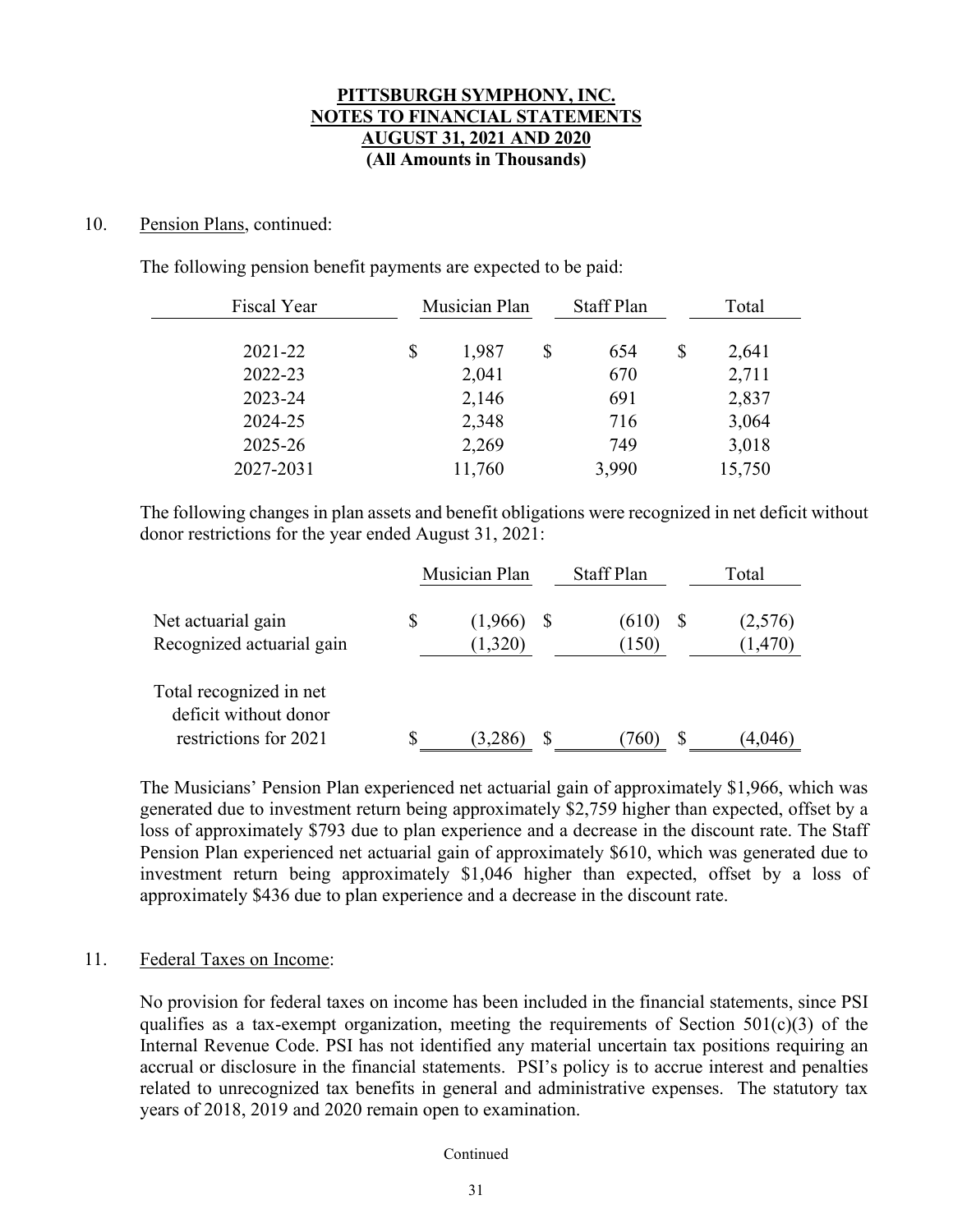#### 12. Related-Party Transactions:

PSI enters into certain transactions with corporations whose officers and/or directors are also directors of PSI. These transactions are for purchases of goods and services, including banking and investment services, at an arm's-length basis, in the ordinary course of business.

### 13. Notes Payable and Bank Line of Credit:

PSI maintains a \$7,800 line-of-credit agreement with a Pittsburgh-based commercial bank. This credit line bears interest at the greater of 50 basis points below the bank's prime interest rate, or 3%. The outstanding balance on this line of credit for 2021 and 2020 was \$3,964 and \$861, respectively. The line of credit is due on demand. It is collateralized by the value of the annual draw from the endowment and held as security in a separate trust account of the endowment.

PSI entered into a \$3,500, 13-year term loan with a Pittsburgh-based commercial bank in June 2009. Payments were for interest-only the first three years. This loan bears interest at the greater of 50 basis points below the bank's prime lending rate, or 3%, and matures in May 2022. Proceeds from this loan were used to fund contributions to the musician and staff pension plans. The loan is guaranteed by a major contributor to PSI. The outstanding balance of this loan for 2021 and 2020 was \$263 and \$613, respectively.

PSI entered into a \$3,000 term loan with a Pittsburgh-based commercial bank in December 2014. Payments were for interest-only the first two years. This loan bears interest at the greater of 50 basis points below the bank's prime lending rate or 3% and matures in December 2026. Proceeds from this loan were used to fund contributions to the musician pension plan. The loan is guaranteed by a major contributor to PSI. The outstanding balance of this loan for 2021 and 2020 was \$1,600 and \$1,900, respectively.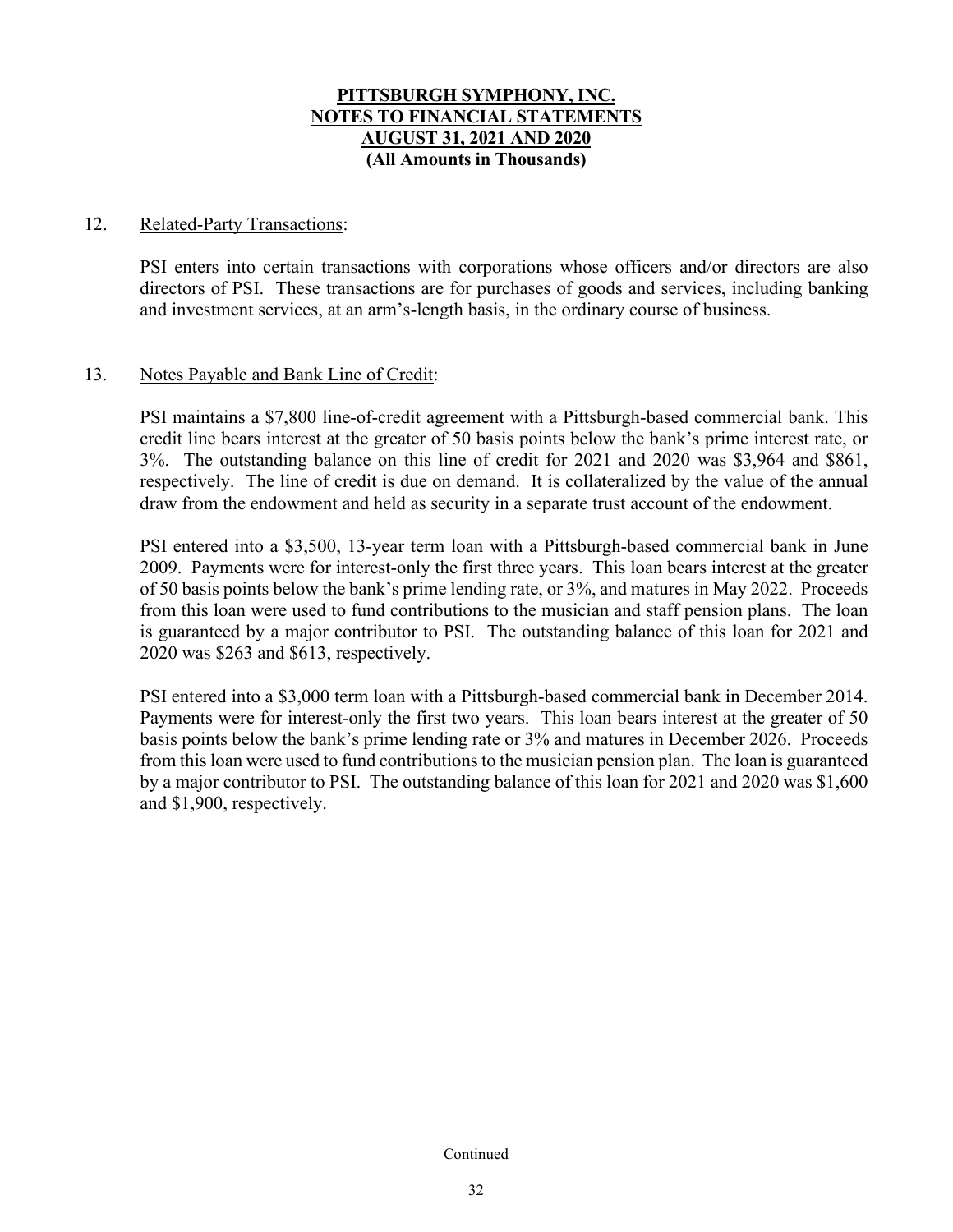### 13. Notes Payable and Bank Line of Credit, continued:

PSI entered into a \$1,500, two-year term loan with a Pittsburgh-based commercial bank in December 2015. Payments were for interest-only the first two years. This loan bears interest at a rate of 50 basis points below the bank's prime lending rate. Proceeds from this loan were used to fund capital expenditures pursuant to the Urban Redevelopment Authority Grant Contract No. 300-1438, FC #4100069914. All proceeds from the loan were used to pay construction costs associated with the above grant, and PSI will repay the bank with the grant proceeds immediately upon receipt. In May 2020, the loan was extended to August 1, 2020. During the year ended August 31, 2020, the Urban Redevelopment Authority released the funds to PSI, and the funds repaid the loan balance except for \$37 that remained outstanding as of August 31, 2020. This loan was paid in full in September 2020.

The aggregate annual principal payments due subsequent to August 31, 2021 are as follows:

| Fiscal Year<br>August 31 | Amount    |
|--------------------------|-----------|
| 2022                     | \$<br>563 |
| 2023                     | 300       |
| 2024                     | 300       |
| 2025                     | 300       |
| 2026                     | 300       |
| Thereafter               | 100       |
|                          | 1,863     |

# 14. Government Grant Revenue:

On April 16, 2020, PSI entered into a term note with Dollar Bank with a principal amount of approximately \$4,529 pursuant to the Paycheck Protection Program (PPP Term Note I) under the Coronavirus Aid, Relief and Economic Security Act (the CARES Act) that was reflected in deferred grant revenue in the accompanying statement of financial position as of August 31, 2020. Under the CARES Act, PSI may apply for forgiveness of the PPP Term Note I, with the amount available to be forgiven equal to the sum of eligible payroll costs, covered rent and mortgage obligations, and covered utility payments incurred by PSI during the 24-week period beginning upon receipt of PPP Term Note I funds. On June 16, 2021, PSI received full forgiveness for PPP Term Note I from the Small Business Administration (SBA) and recognized the amount as government grant revenue on the statement of activities for the year ended August 31, 2021.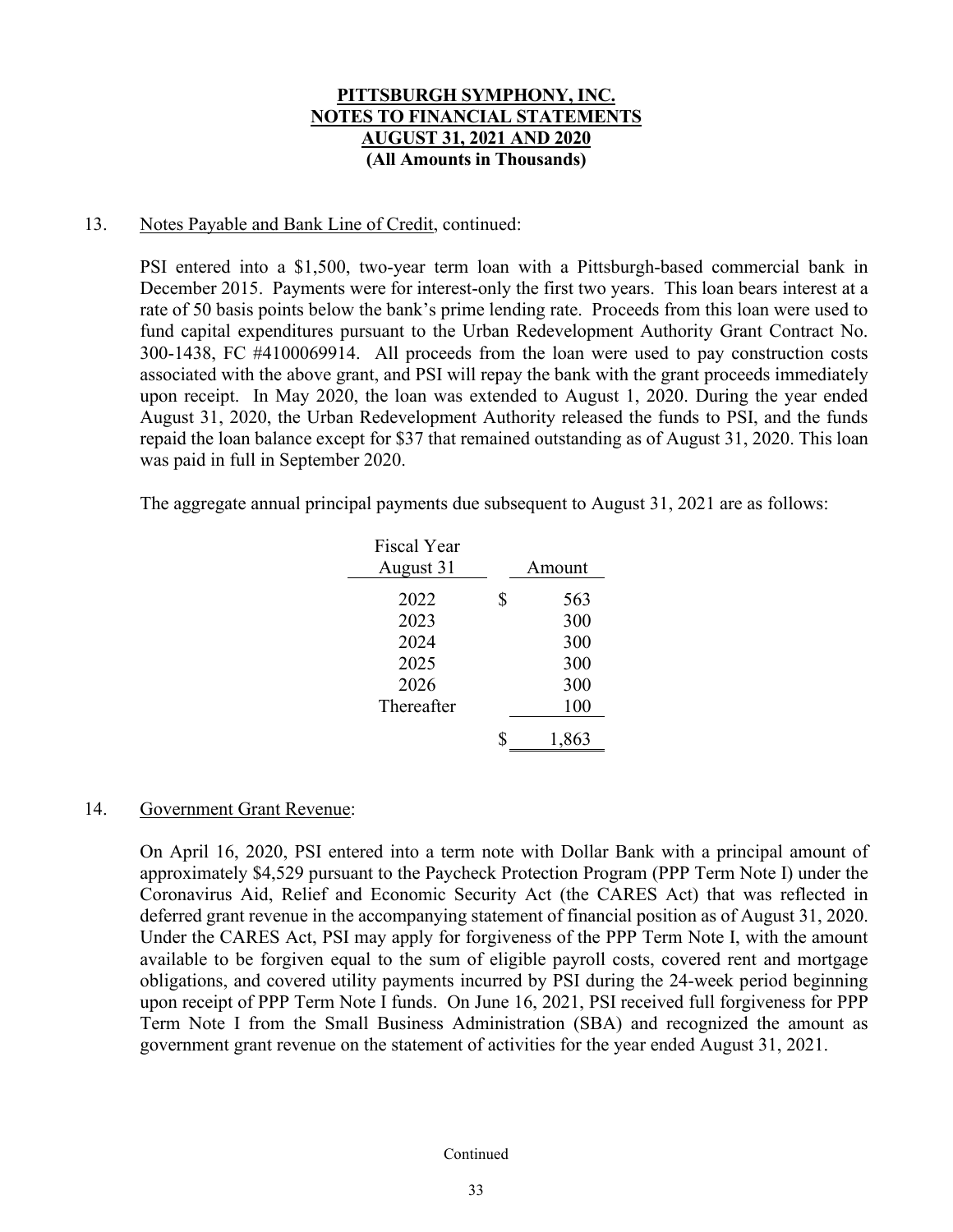### 14. Government Grant Revenue, continued:

During the year ended August 31, 2021, PSI entered into another term note with Dollar Bank with a principal amount of \$2,000 pursuant to the PPP under the CARES Act (PPP Term Note II). The PPP Term Note II is evidenced by a promissory note and bears interest at a fixed annual rate of 1.00% with a two-year maturity and is payable in monthly installments beginning the earlier of 10 months or the date which PSI receives notice of partial forgiveness. The PPP Term Note II may be accelerated upon the occurrence of an event of default. The PPP Term Note II is unsecured and guaranteed by the SBA. Under the CARES Act, PSI may apply for forgiveness of the PPP Term Note II, with the amount available to be forgiven equal to the sum of eligible payroll costs, covered rent and mortgage obligations, and covered utility payments incurred by PSI during the 24-week period beginning upon receipt of PPP Term Note II funds. The entire principal amount of PPP Term Note II is included in deferred grant revenue in the accompanying statement of financial position as of August 31, 2021. PSI expects to apply for and be granted forgiveness of this loan in the year ending August 31, 2022.

On July 9, 2021, the PSI was awarded a Shuttered Venue Operators Grant (SVOG) of approximately \$3,653. The SVOG program was established by the Economic Aid to Hard-Hit Small Businesses, Nonprofits, and Venues Act, amended by the American Rescue Plan Act, and administered by the SBA's Office of Disaster Assistance. For the year ended August 31, 2021, PSI allocated these funds to cover payroll costs allowable under the SVOG program. The full amount of this SVOG grant was recognized within government grants revenue in the statement of activities during the year ended August 31, 2021. On November 11, 2021, PSI was awarded an additional SVOG of approximately \$2,782. PSI expects to use this award and recognize it within government grants revenue for the year ending August 31, 2022.

The CARES Act was enacted to provide economic and other relief as a result of the COVID-19 pandemic. Among other things, the CARES Act provided an Employee Retention Credit (ERC), which is a refundable payroll tax credit that encouraged businesses to keep employees on payroll during the COVID-19 pandemic. The ERC provided qualifying employers up to \$5,000 of credit for each employee based on certain wages paid after March 12, 2020 and before January 1, 2021. In December 2020, the Taxpayer Certainty and Disaster Tax Relief Act of 2020 increased the credit for each employee to \$7,000 per calendar quarter after December 31, 2020, through June 30, 2021. PSI applied for approximately \$2,757 of ERCs and recorded them within government grants revenue on the statement of activities for the year ended August 31, 2021. Approximately \$1,727 of PSI's ERCs are recorded within capital pledges, grants and contributions receivable, net as of August 31, 2021 and are expected to be fully collected during the year ending August 31, 2022.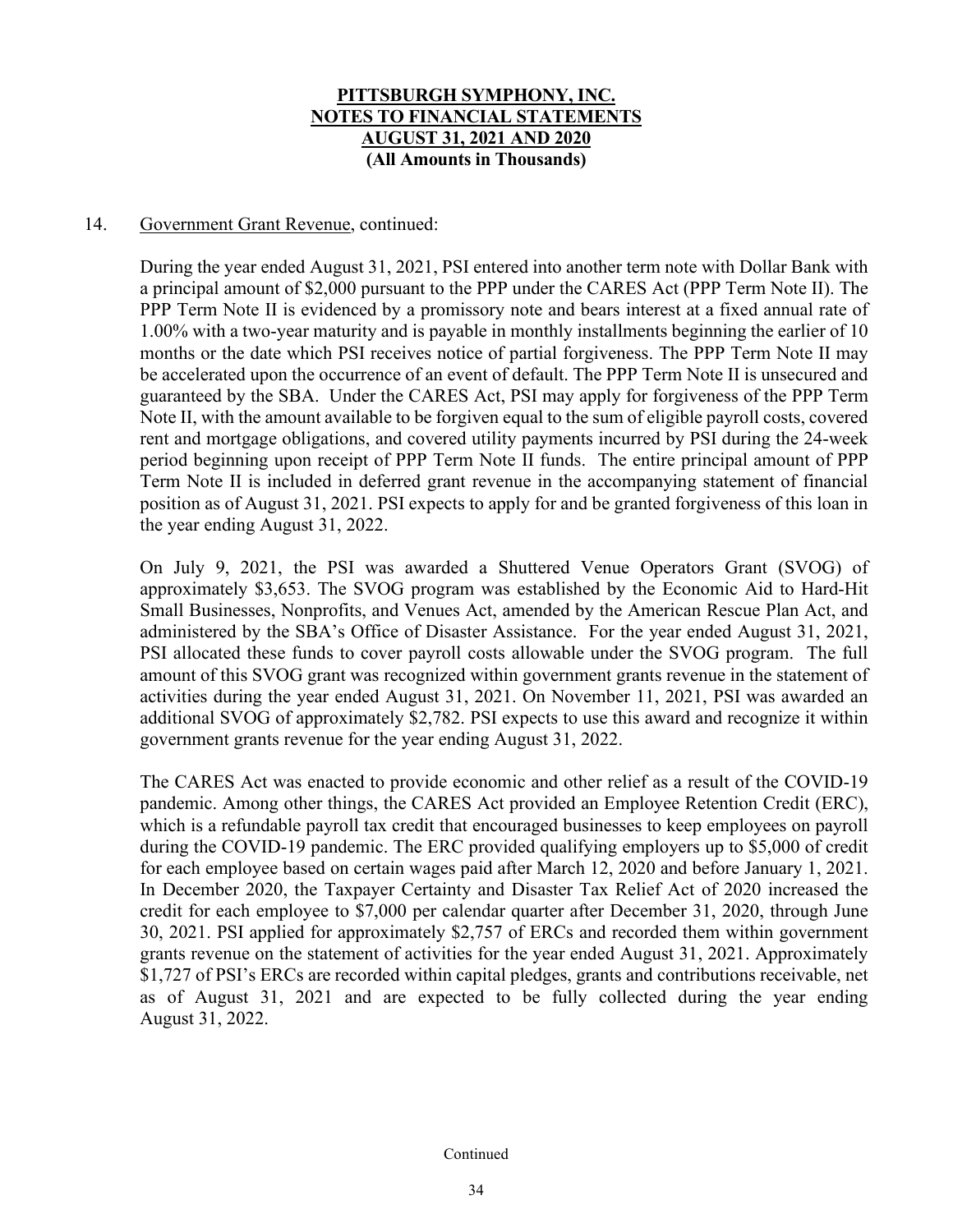#### 15. Contingencies:

PSI is a party to disputes arising in the normal course of business. Management believes that, at this time, the ultimate resolution of these matters will not have a material impact on the financial position, results of activities or cash flows of PSI.

Laws and regulations governing federal programs are complex and subject to interpretation. PSI believes that it is in compliance with all applicable laws and regulations and is not aware of any pending or threatened investigations involving allegations of potential wrongdoing. While no such regulatory inquiries have been made to PSI, compliance with such laws and regulations can be subject to future government review and interpretation, as well as significant regulatory action, including fines, penalties and exclusion from federal programs.

#### 16. Subsequent Events:

Subsequent events are events or transactions that occur after the statement of financial position date but before the financial statements are issued or are available to be issued. Management has evaluated subsequent events through March 29, 2022, the date that the financial statements were issued and determined that there have been no events that have occurred that would require adjustments to the disclosures in the financial statements except for the matter described in the following paragraph.

The effects of the novel coronavirus pandemic continue to materially and adversely affect PSI and its operations. PSI is unable to accurately predict how restrictions related to the pandemic will affect the results of its operations because the severity and duration of the outbreak are still uncertain. While it is premature to accurately predict the ultimate impact of these developments, PSI expects its results for the year ending August 31, 2022 to be impacted.

### 17. Operating Environment:

As a result of the COVID-19 pandemic, PSI cancelled indoor, in-person concerts from March 13, 2020 through September 10, 2021. While in-person concerts have resumed with rigorous COVID-19 mitigation efforts, it is uncertain when earned revenues will return to pre-pandemic levels. Management and the Board continue to meet frequently to asses and adjust operations as needed. PSI continues to manage cash flow daily. Salary reductions instituted by PSI in 2020 have been rescinded, and all staff has been returned from furlough. The PSI has been buoyed by significant COVID relief provided by the federal and state governments, which played a critical role in the ability of the PSI to maintain headcount and provide innovative streaming performances through the pandemic.